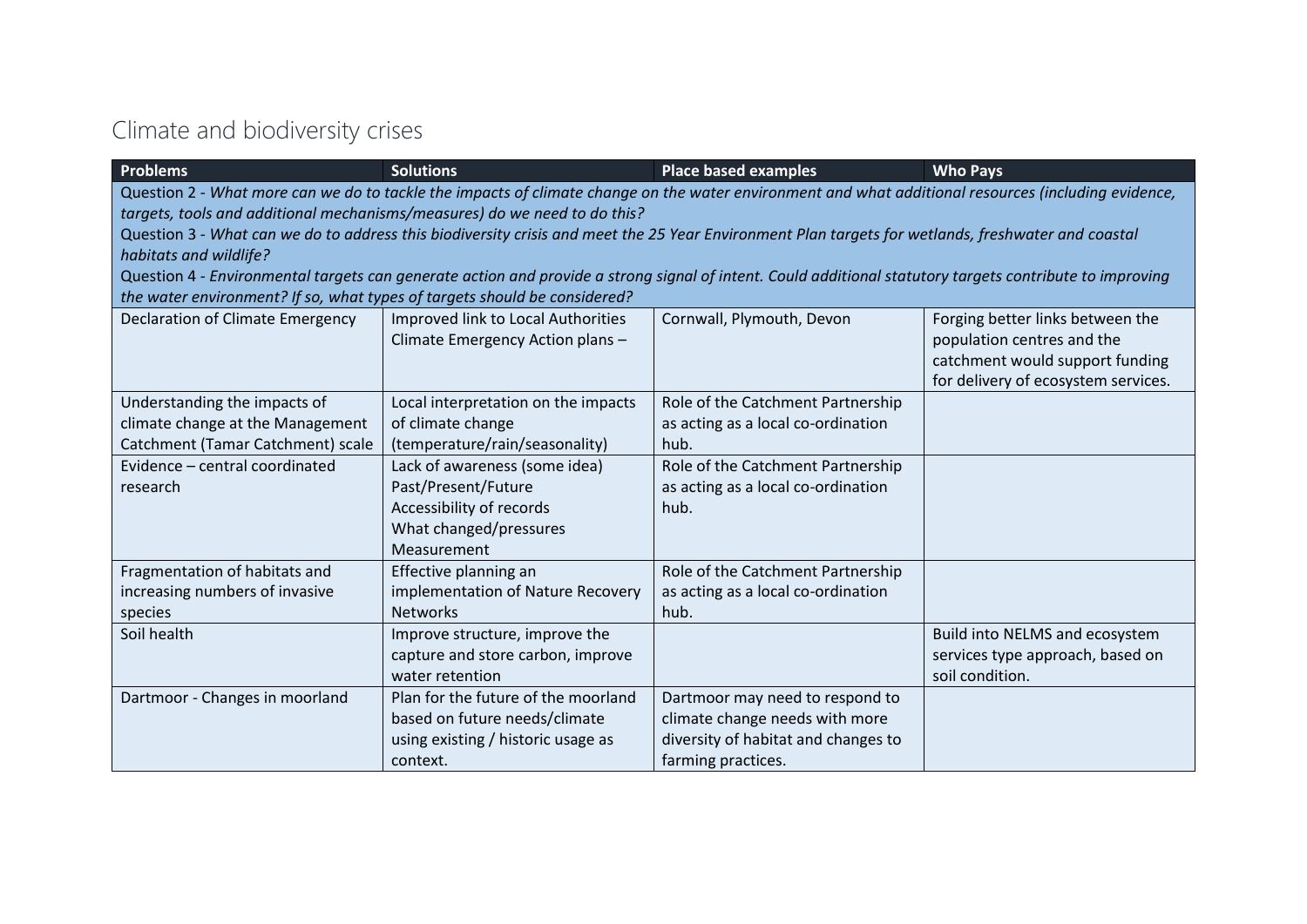| <b>Problems</b>                                                                          | <b>Solutions</b>                                                                                                                                                                                      | <b>Place based examples</b>                                                       | <b>Who Pays</b>                                                                        |
|------------------------------------------------------------------------------------------|-------------------------------------------------------------------------------------------------------------------------------------------------------------------------------------------------------|-----------------------------------------------------------------------------------|----------------------------------------------------------------------------------------|
| Fish and temperatures - can some<br>species be preserved facing changes                  | Understand the impact of future<br>changes, target those species that                                                                                                                                 |                                                                                   |                                                                                        |
|                                                                                          | can tolerate/adapt.                                                                                                                                                                                   |                                                                                   |                                                                                        |
| loss of buffer strips and protection<br>of hedgerows                                     | Recognition/protection of/funding<br>of hedge row protection                                                                                                                                          |                                                                                   | Recognise value of establishing<br>trees in hedges to carbon/tree<br>planting targets. |
| Tree loss leading to species change<br>(either leading to or experiencing)               | Target tree planting programmes to<br>key locations, using climate change<br>resilient species/planting regimes                                                                                       |                                                                                   | Carbon offset, local and national<br>scale.                                            |
| Farming - ELMS uncertainty around<br>future funding                                      | Longer-term farm payment<br>Payment for what you do -<br>Crucial to ensure that farming is<br>profitable and ability to trade -<br>linked to market - recognise<br>farming primary role is a producer |                                                                                   |                                                                                        |
| Intensification of farming practices -<br>Impacts on habitat diversity and<br>resilience | Develop catchment plans to target<br>connection of locally significant<br>habitat types                                                                                                               | River restoration and wet woodland<br>using beavers<br>Culm grassland<br>Dartmoor |                                                                                        |
| Growth of farming business exceeds<br>capital infrastructure investment                  | Improved long term farm planning -<br>key to delivery investment in<br>infrastructure and multifunctional<br>benefits.<br>Is there a need for farm business<br>approvals                              |                                                                                   | Food pricing to reflect true costs                                                     |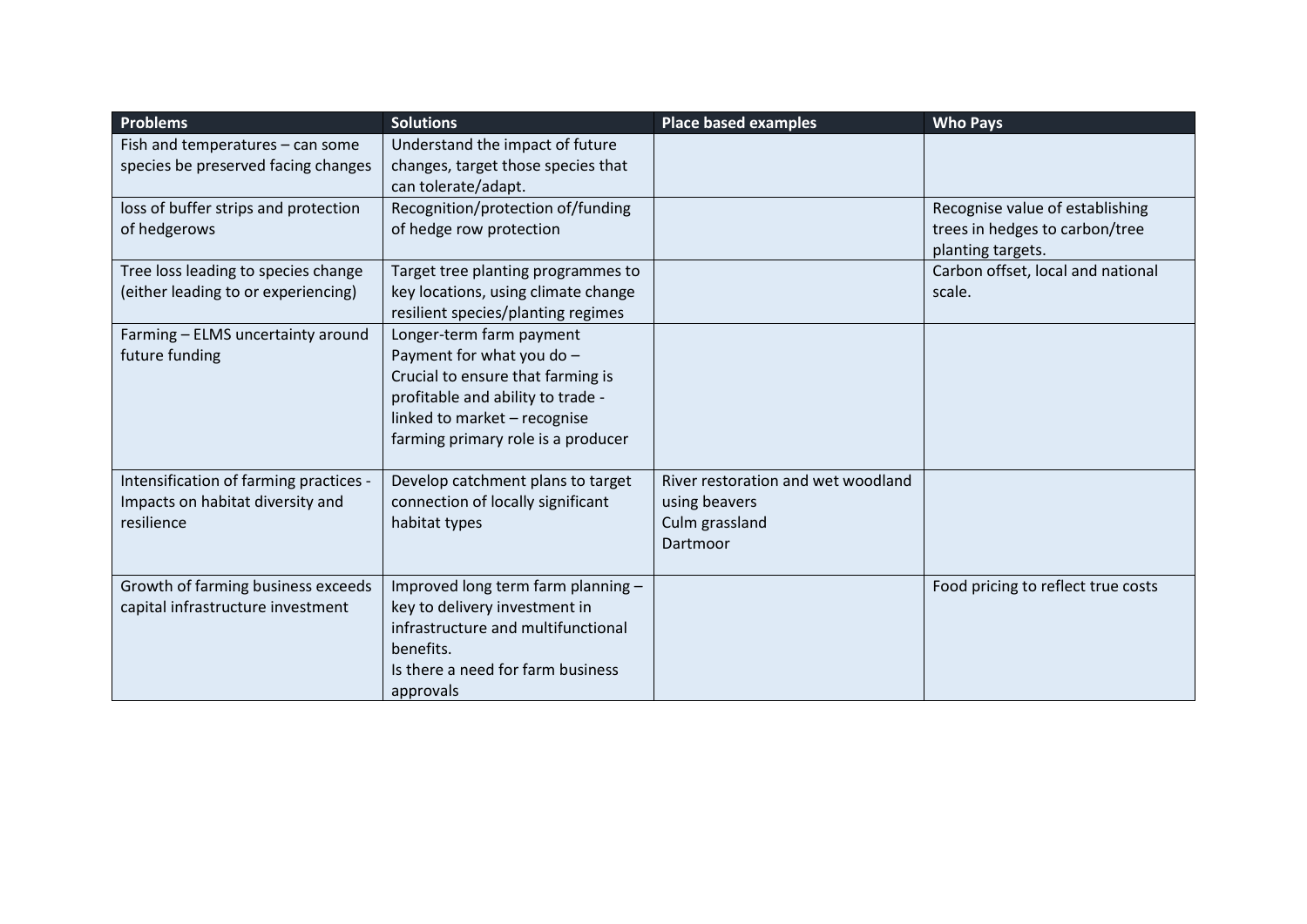# Challenge 1: Changes to water levels and flows

| <b>Problems</b>                      | <b>Solutions</b>                                                                            | <b>Place based examples</b>                                                                                                                         | <b>Who Pays</b>                      |
|--------------------------------------|---------------------------------------------------------------------------------------------|-----------------------------------------------------------------------------------------------------------------------------------------------------|--------------------------------------|
|                                      | Question 5 - What can be done to address the challenges of changing water levels and flows? |                                                                                                                                                     |                                      |
|                                      |                                                                                             | Question 6 - What else do we need to do to meet the challenges of climate change and growth while balancing the needs of abstractors and the        |                                      |
| environment?                         |                                                                                             |                                                                                                                                                     |                                      |
|                                      |                                                                                             | Question 7 - What kind of water flow environment do we want? Should we maintain statutory minimum water flow and level standards universally across |                                      |
|                                      | England as we do now, or go further in some places based on environmental risk?             |                                                                                                                                                     |                                      |
|                                      | Tighter requirements for                                                                    |                                                                                                                                                     |                                      |
|                                      | Sustainable Urban Drainage Systems                                                          |                                                                                                                                                     |                                      |
|                                      | to be deployed to manage and                                                                |                                                                                                                                                     |                                      |
|                                      | process water and its quality before                                                        |                                                                                                                                                     |                                      |
|                                      | it discharges in the water body                                                             |                                                                                                                                                     |                                      |
| Is there enough water in dry periods | Invest in more storage.                                                                     |                                                                                                                                                     | Tourist tax to invest in more        |
| to meet local demands and the        |                                                                                             |                                                                                                                                                     | infrastructure. E.g Nurture Lakeland |
| additional demands of visitors and   |                                                                                             |                                                                                                                                                     | (Lake District)                      |
| tourists                             |                                                                                             |                                                                                                                                                     | e.g South West Water                 |
| Low water levels increase            |                                                                                             |                                                                                                                                                     |                                      |
| vegetation encroachment and leads    |                                                                                             |                                                                                                                                                     |                                      |
| to algal blooms                      |                                                                                             |                                                                                                                                                     |                                      |
|                                      | We need to build more local                                                                 |                                                                                                                                                     |                                      |
|                                      | evidence of Climate Change and use                                                          |                                                                                                                                                     |                                      |
|                                      | it to develop and implement                                                                 |                                                                                                                                                     |                                      |
|                                      | government and local policy to                                                              |                                                                                                                                                     |                                      |
|                                      | manage:                                                                                     |                                                                                                                                                     |                                      |
|                                      | Growth<br>$\bullet$                                                                         |                                                                                                                                                     |                                      |
|                                      | <b>Climate Change impacts</b>                                                               |                                                                                                                                                     |                                      |
|                                      | Water resource                                                                              |                                                                                                                                                     |                                      |
|                                      | management                                                                                  |                                                                                                                                                     |                                      |
|                                      | Use Beavers to slow flow and create                                                         |                                                                                                                                                     |                                      |
|                                      | storage.                                                                                    |                                                                                                                                                     |                                      |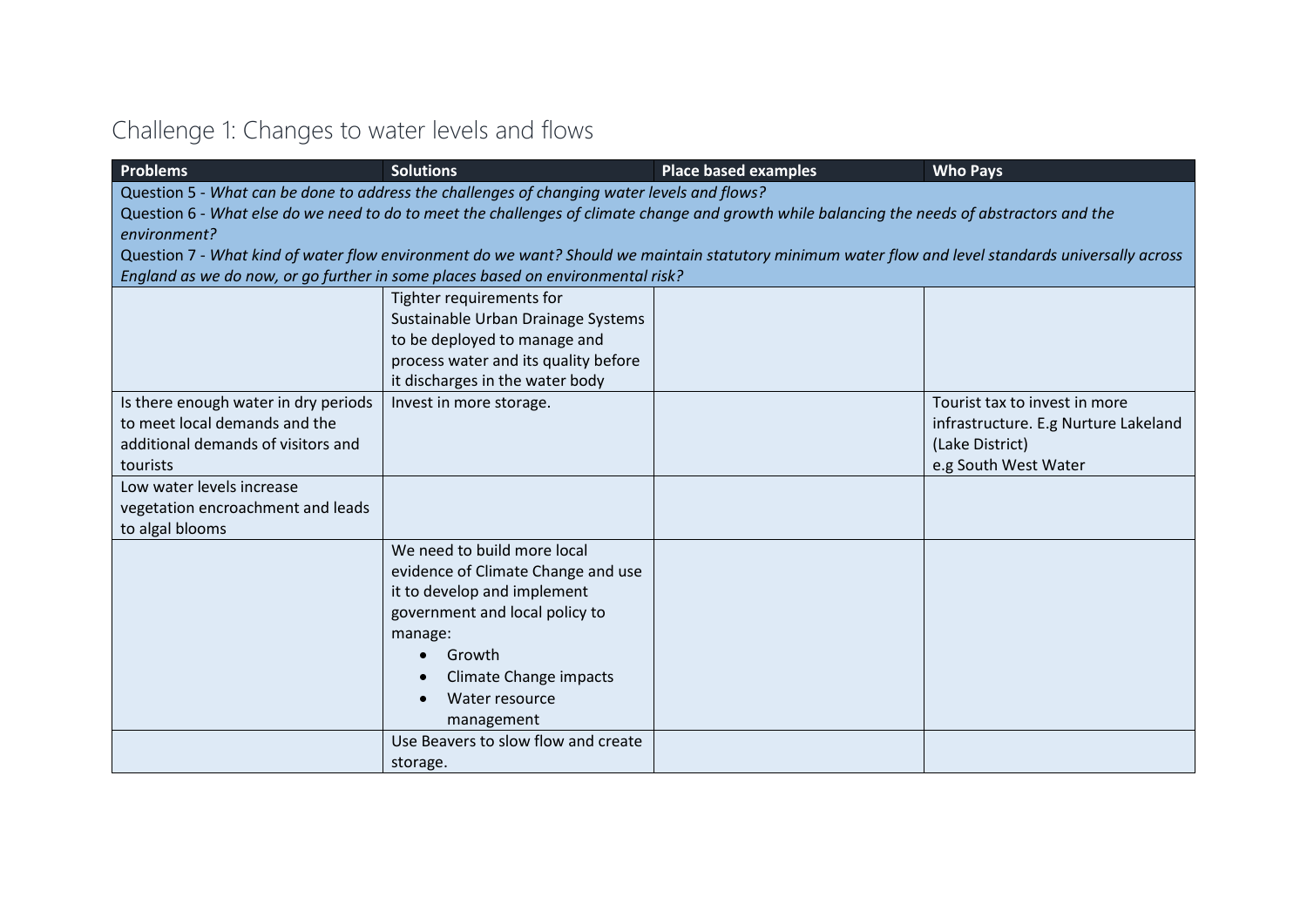|                                                                                                                             | More small-scale Hydro-electric<br>schemes to help smaller scale and<br>distributed storage of water as well<br>as generate renewable and clean<br>energy.<br>Change policy around management<br>of flows to store water. |                                       |            |
|-----------------------------------------------------------------------------------------------------------------------------|---------------------------------------------------------------------------------------------------------------------------------------------------------------------------------------------------------------------------|---------------------------------------|------------|
|                                                                                                                             | Influence school children to make<br>societal change happen; a good<br>model might be recycling.<br>Public information films and wider<br>promotion.                                                                      |                                       |            |
| Impact of increased tourism post<br>Brexit - who pays to manage<br>environmental impacts including<br>increasing dog faeces |                                                                                                                                                                                                                           | Salcombe and Noss Mayo                |            |
|                                                                                                                             | Could we increase abstraction from<br>canals in future to meet increasing<br>demand for water supply                                                                                                                      |                                       |            |
| Impact of recreational vessels on<br>water quality                                                                          | Government Subsidy and<br>preference for low emission craft<br>and vessels including hydrogen<br>technology.                                                                                                              | Plymouth marine technology<br>centres | Government |
|                                                                                                                             | Enhance future agriculture policy to<br>reduce dependency on importing<br>goods and reduce carbon footprint<br>from high quality locally sourced<br>environmentally friendly grown<br>goods                               |                                       | Government |
|                                                                                                                             | Wider education on household and<br>industrial use of water to reduce<br>overall demand and improve<br>storage.                                                                                                           |                                       |            |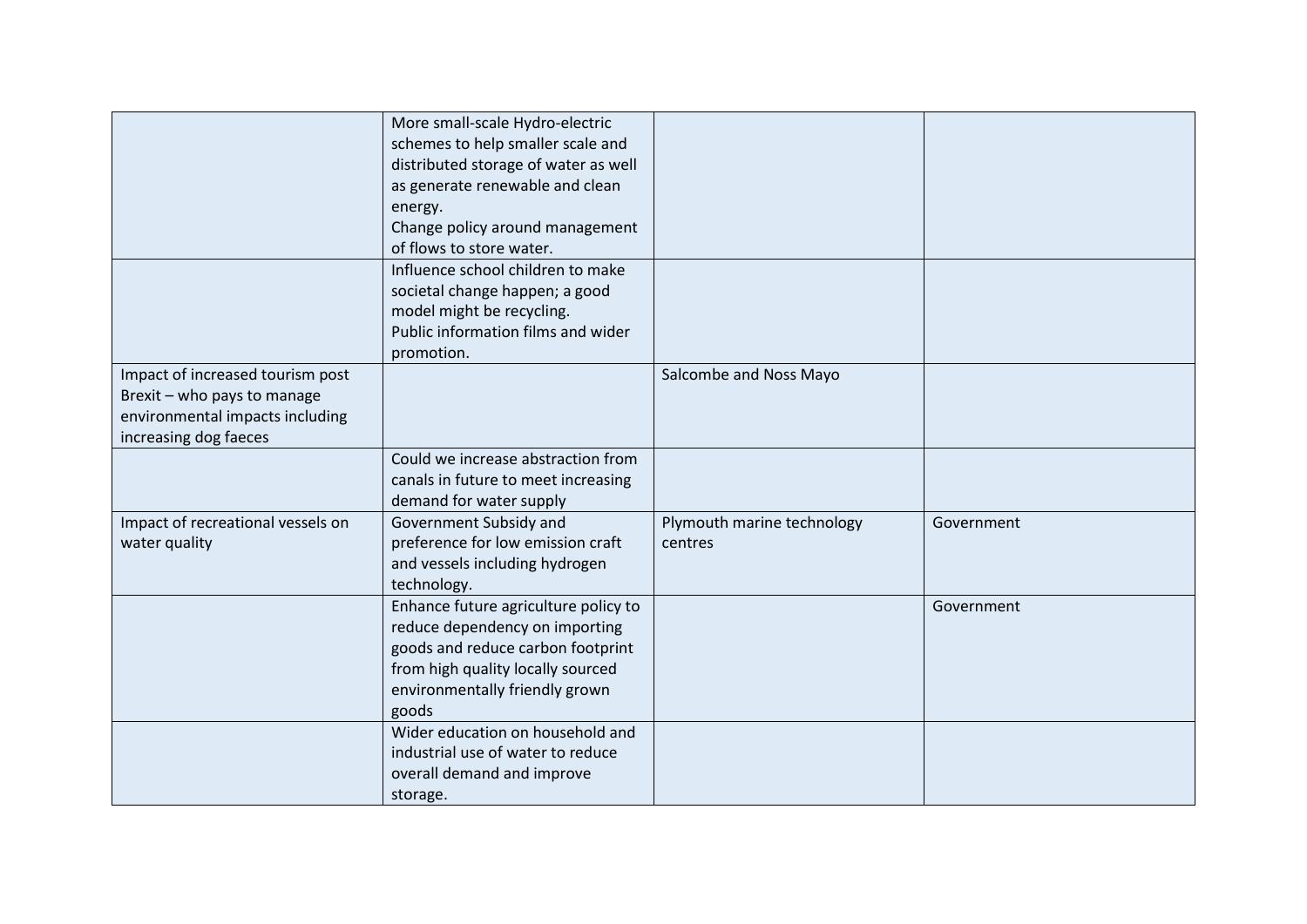|                                      | Local Education Authority influence  |                                |                                   |
|--------------------------------------|--------------------------------------|--------------------------------|-----------------------------------|
|                                      |                                      |                                |                                   |
|                                      | on syllabus to educate children on   |                                |                                   |
|                                      | <i>issues</i>                        |                                |                                   |
| Leaks in supply infrastructure       |                                      |                                |                                   |
|                                      | Develop national water grid to ship  |                                | Water company                     |
|                                      | water from wetter to drier regions   |                                | Government                        |
|                                      | New developments to have water       |                                |                                   |
|                                      | efficient builds including rainwater |                                |                                   |
|                                      | harvesting etc.                      |                                |                                   |
|                                      | Incentivise grey water usage and     |                                | South West Water and Local        |
|                                      | water recycling to help manage       |                                | Authority                         |
|                                      | water resources                      |                                |                                   |
|                                      | Improve the measurement of water     |                                | Water company                     |
|                                      | domestically and industrially eg     |                                |                                   |
|                                      | remote telemetry to help warn and    |                                |                                   |
|                                      | inform usage                         |                                |                                   |
|                                      | Look to water management             |                                |                                   |
|                                      | strategies in arid countries and see |                                |                                   |
|                                      | what we can adopt.                   |                                |                                   |
| Abstraction imbalance within         | Non SWW abstractions are largely     | Difference between abstraction | Farm infrastructure investment    |
| catchment and unregulated            | agricultural - develop strategy for  | regimes in Upper and Tamer     | programme - joint funding between |
| borehole abstraction for agriculture | Farm based storage to address local  | catchments - is Upper Tamar    | farming, capital support and SWW. |
|                                      | balance climate change forecast      | abstraction compromising Lower |                                   |
|                                      | increase in seasonality of rainfall. | Tamar.                         |                                   |
| Raw water transfer - potential for   | Abstraction strategy at a            |                                |                                   |
| over abstraction of water resource   | regional/national scale.             |                                |                                   |
| to outside of region.                |                                      |                                |                                   |
| Retention of water on land from      | Soils and farming should be the tool |                                |                                   |
| degraded soils                       | to the solution, rather than the     |                                |                                   |
|                                      | problem -subsoiling, increase        |                                |                                   |
|                                      | organic matter.                      |                                |                                   |
|                                      |                                      |                                |                                   |
|                                      |                                      |                                |                                   |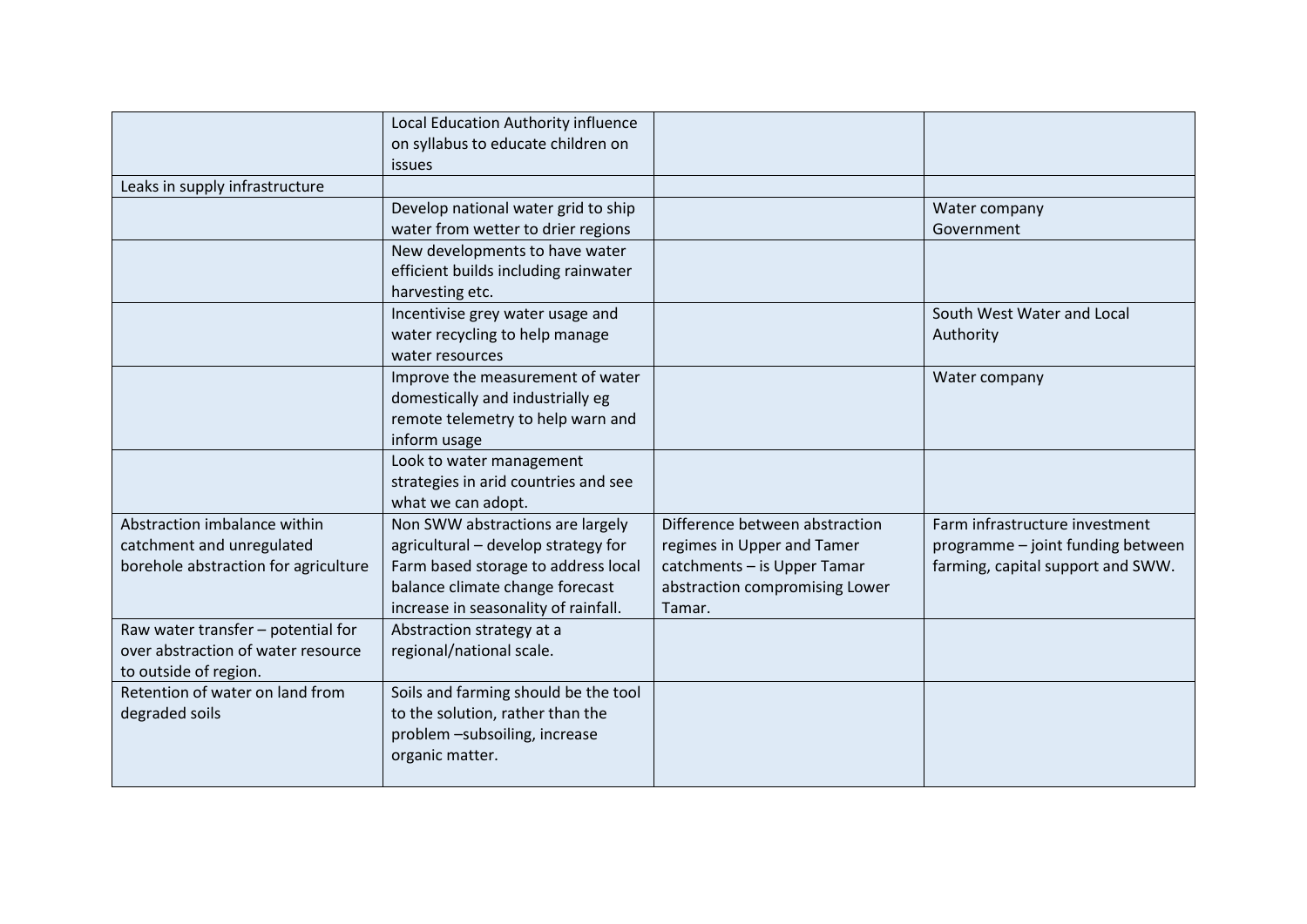| Retention of water on land from<br>farming practice i.e impact of<br>commercial cropping - such as<br>maize.                                                                        | Commercial controls through legal<br>agreements in commercial<br>arrangements to ensure<br>accountability.<br>Can be reduced by implementing ad<br>regulating good practice - under<br>sowing, cover crops, green manure                                         |                                                                 |                                                                                                                                     |
|-------------------------------------------------------------------------------------------------------------------------------------------------------------------------------------|------------------------------------------------------------------------------------------------------------------------------------------------------------------------------------------------------------------------------------------------------------------|-----------------------------------------------------------------|-------------------------------------------------------------------------------------------------------------------------------------|
| Increasing occurrences of run-off<br>from land causing flooding to<br>highways, properties as well as<br>pollution                                                                  | Need to gather evidence -<br>campaign to encourage reporting to<br>gather evidence.<br>Easier mobile phone reporting<br>tool/app linked to Environment<br>Agency incident hotline to give<br>clearer picture.<br>Evidence needs to lead to<br>recognition        | Millbrook, Kingsand, Cawsands<br>surface water run-off flooding | Multifunctional impacts of runoff<br>need regulation to have<br>multifunctional payment, ie. FCERM<br>funding, not just pollution   |
| Short term land letting has resulted<br>in a loss of interest in soil health                                                                                                        | Tenancy agreements require more<br>focus on targeted control.<br>Training/Guidance/ support<br>examples, templates                                                                                                                                               |                                                                 |                                                                                                                                     |
| Dartmoor's environment is heavily<br>modified - and we may need to<br>reconsider its landscape for the<br>future.                                                                   | Not just focus on restoration of<br>historic habitat / land use Upland<br>regeneration could resolve through:<br>Changes in vegetation type<br>Peatland restoration<br>Ownership/common land<br>Find the balance between farming<br>and wider societal benefits. |                                                                 | Generational funding required.<br>Develop Vision linked to funding                                                                  |
| Unsustainable tidal defences in<br>estuary and intertidal projects -<br>Increasing complexity due to sea<br>level rise combining with high flow<br>with Impact on land and heritage | Develop multifunctional projects<br>from outset - recognise that some<br>of the principle economic benefits<br>are related to people - visitor<br>numbers, Health and wellbeing,                                                                                 | <b>National Trust Cotehele</b>                                  | Use Ecosystem Services<br>multifunctional approach to target /<br>identify wider funding streams and<br>develop projects to target. |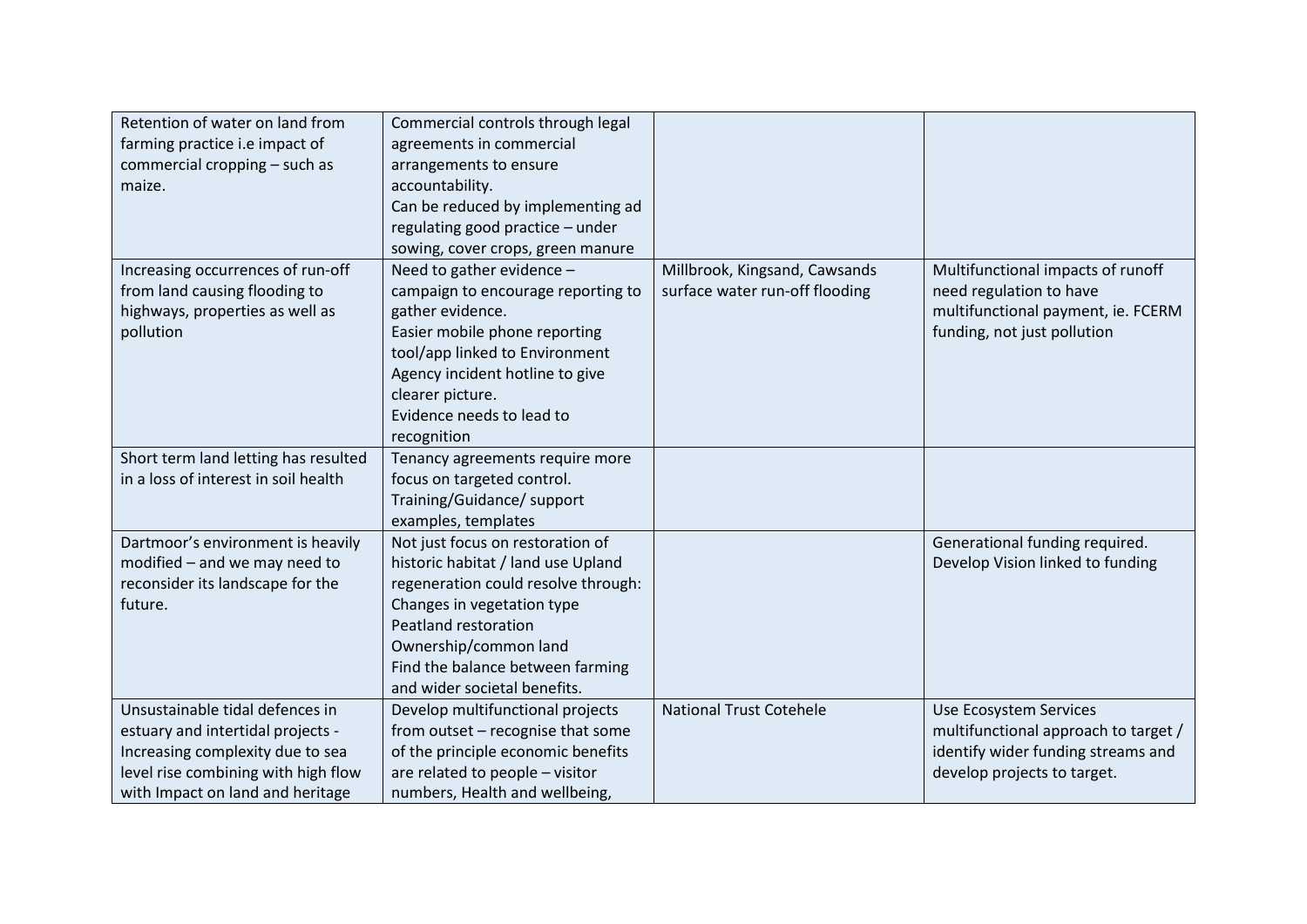|                                      | accessibility etc - not just the   |  |
|--------------------------------------|------------------------------------|--|
|                                      | habitat.                           |  |
| Increased silt in estuary, increased | Upper catchment soils control at a |  |
| dredging/reclaimed land              | farm scale and by targeted habitat |  |
|                                      | interventions - ie strengthen link |  |
|                                      | between sources in Upper Tamar,    |  |
|                                      | and impacts in the Lower Tamar.    |  |
| land use change impacts to flow      | Catchment scale review to          |  |
| regime - increasing evidence of      | response, including valuing soils, |  |
| 'flashy' peak responses, expected to | targeted habitat restoration,      |  |
| increase from Climate change         | farming education, training and    |  |
| rainfall forecasts.                  | awareness and Targeted Flow        |  |
|                                      | Control                            |  |
|                                      | <b>Upland Regeneration</b>         |  |
|                                      | Culm grassland                     |  |
|                                      | Wet woodland                       |  |
|                                      | Leaky dams                         |  |
|                                      | Beavers – moderators of flow       |  |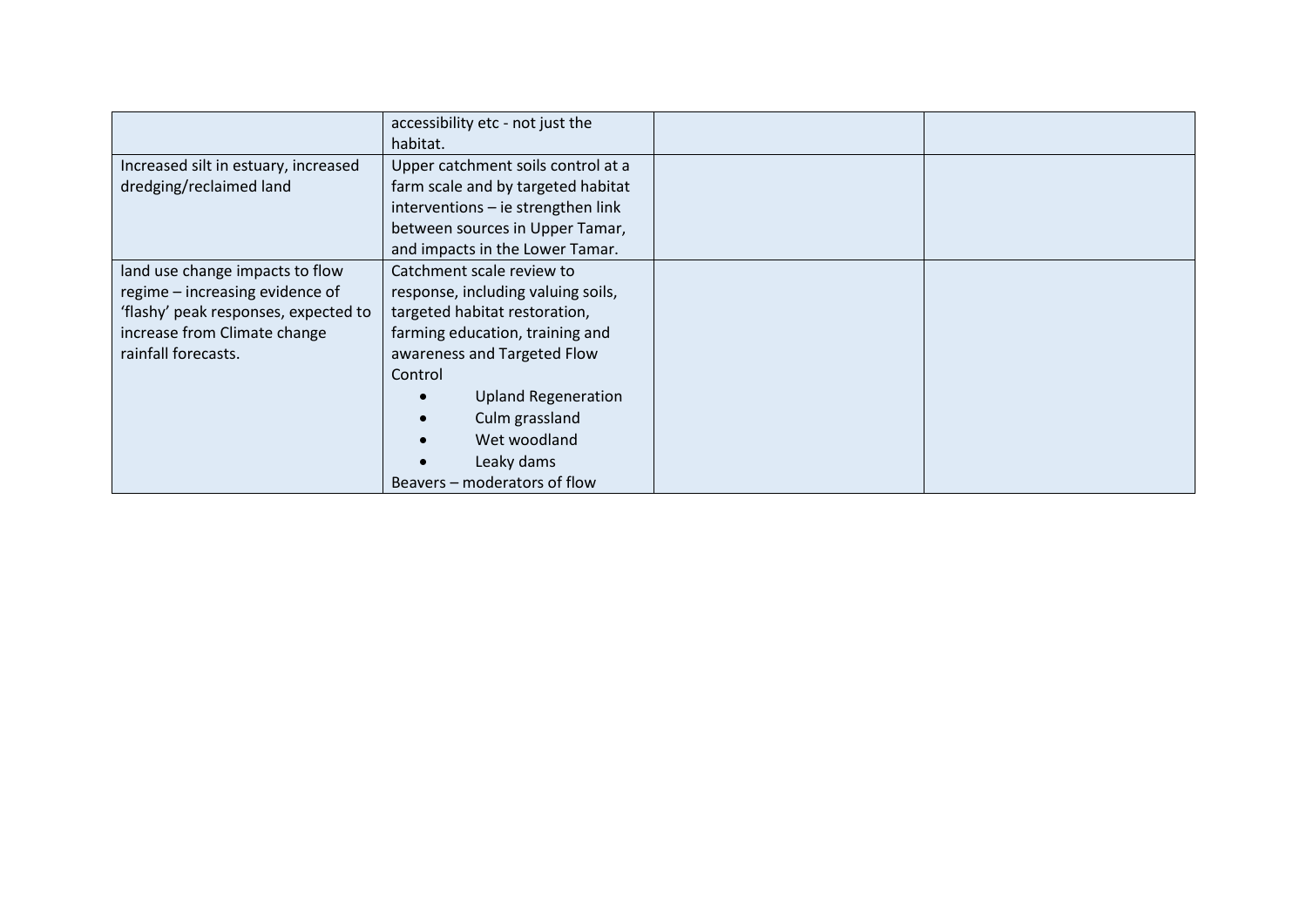## Challenge 2 Chemicals in the water environment

| <b>Problems</b> | <b>Solutions</b>                                                                                                                                 | <b>Place based examples</b> | <b>Who Pays</b>                      |
|-----------------|--------------------------------------------------------------------------------------------------------------------------------------------------|-----------------------------|--------------------------------------|
|                 | Question 8 - What can be done to address the challenge of chemicals in the water environment?                                                    |                             |                                      |
|                 | Question 9 - Do you support the Environment Agency proposed strategic approach to managing chemicals as referenced in the Chemicals in the Water |                             |                                      |
|                 | Environment challenge document? If not what changes would you make?                                                                              |                             |                                      |
|                 | Ban the use of round-up as a                                                                                                                     |                             |                                      |
|                 | herbicide                                                                                                                                        |                             |                                      |
|                 | Stop EA using herbicide to manage                                                                                                                |                             |                                      |
|                 | weed growth in river management                                                                                                                  |                             |                                      |
|                 | Tax chemicals on scale relevant to                                                                                                               |                             | Consumer via levy                    |
|                 | their impact on the environment;                                                                                                                 |                             |                                      |
|                 | use the tax collected to address                                                                                                                 |                             |                                      |
|                 | issues resulting from chemicals                                                                                                                  |                             |                                      |
|                 | Traffic light system on packaging for                                                                                                            |                             | Manufacturer                         |
|                 | chemical damage to environment                                                                                                                   |                             |                                      |
|                 | eg dishwasher tablets or washing                                                                                                                 |                             |                                      |
|                 | machine liquid                                                                                                                                   |                             |                                      |
|                 | Legacy compounds that continue to                                                                                                                |                             |                                      |
|                 | have long impacts to be given                                                                                                                    |                             |                                      |
|                 | environmental profiles to promote                                                                                                                |                             |                                      |
|                 | net gain of impact reduction                                                                                                                     |                             |                                      |
|                 | Chemical industry to establish                                                                                                                   |                             | Manufacturer                         |
|                 | programmes of best practice to                                                                                                                   |                             |                                      |
|                 | reduce impact on environment                                                                                                                     |                             |                                      |
|                 |                                                                                                                                                  |                             | Adopt polluter pays principal but    |
|                 |                                                                                                                                                  |                             | apply to supply chain - base product |
|                 |                                                                                                                                                  |                             | provider, manufacturer and user      |
|                 | Measure trashline to identify types                                                                                                              | <b>Bovisands</b>            |                                      |
|                 | of chemical being used                                                                                                                           |                             |                                      |
|                 | Improve flood risk management to                                                                                                                 | <b>Totnes</b>               |                                      |
|                 | reduce mobilisation of chemicals                                                                                                                 |                             |                                      |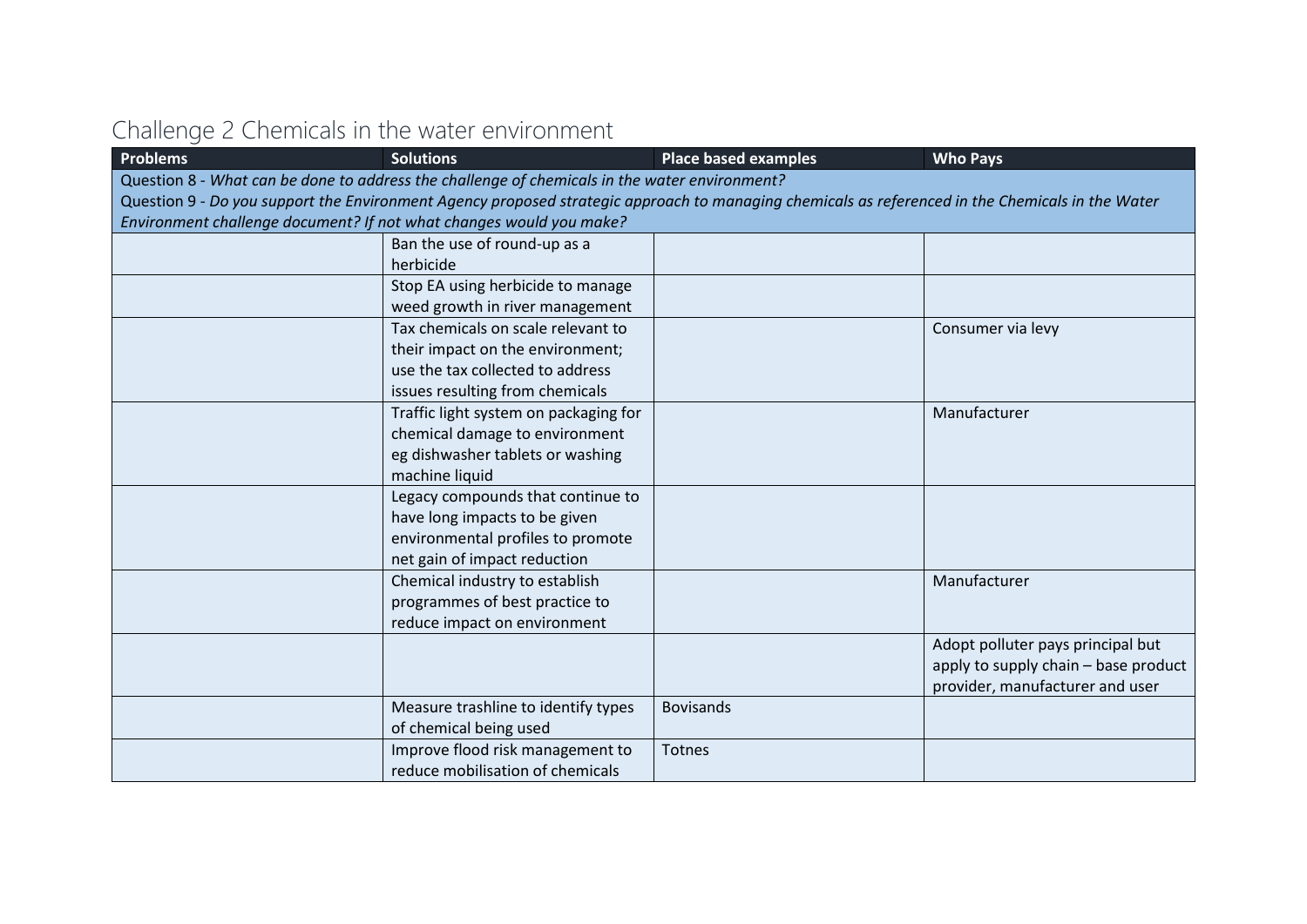|                                                                                                                                                          | Improve domestic usage awareness<br>of impact of chemicals and also safe<br>disposal                                                                                                                                                                                                                                     |                                      |
|----------------------------------------------------------------------------------------------------------------------------------------------------------|--------------------------------------------------------------------------------------------------------------------------------------------------------------------------------------------------------------------------------------------------------------------------------------------------------------------------|--------------------------------------|
|                                                                                                                                                          | Tighter control and regulation of<br>industrial usage                                                                                                                                                                                                                                                                    |                                      |
| The issue for the water environment<br>is less around the use - it's run-off<br>and entry to watercourse.                                                | Farming chemicals - with greater<br>use of contractors and less on farm<br>storage agricultural use is well-<br>controlled - targeted support to<br>contractors through training and<br>capital investment in targeted<br>infrastructure - covered storage<br>yard drainage as control measures.                         | Chemical suppliers, contractor costs |
| Sludge from STW ends on land - lack<br>of research on chemicals and heavy<br>metals on sludge from toxic<br>chemicals                                    | Limit the range of chemicals being<br>discharged to water treatment<br>works<br>STW not built to address chemicals<br>in system                                                                                                                                                                                          |                                      |
| Phosphate and nitrate in the water<br>environment                                                                                                        | Cheaper for SWW to pay to control<br>through land management than at<br>STW - treatment processes are<br>expensive. More cost effective in<br>terms of outcome to continue to<br>focus on investment through UST<br>type investment to reduce/remove<br>at source - formal recognition to<br>support ongoing investment. |                                      |
| Impacts from sources outside of<br>established STW, agriculture uses<br>including - Transport, Septic tanks,<br>domestic, forestry/timber<br>production. | Review need for wider control of<br>chemicals in the environment.                                                                                                                                                                                                                                                        |                                      |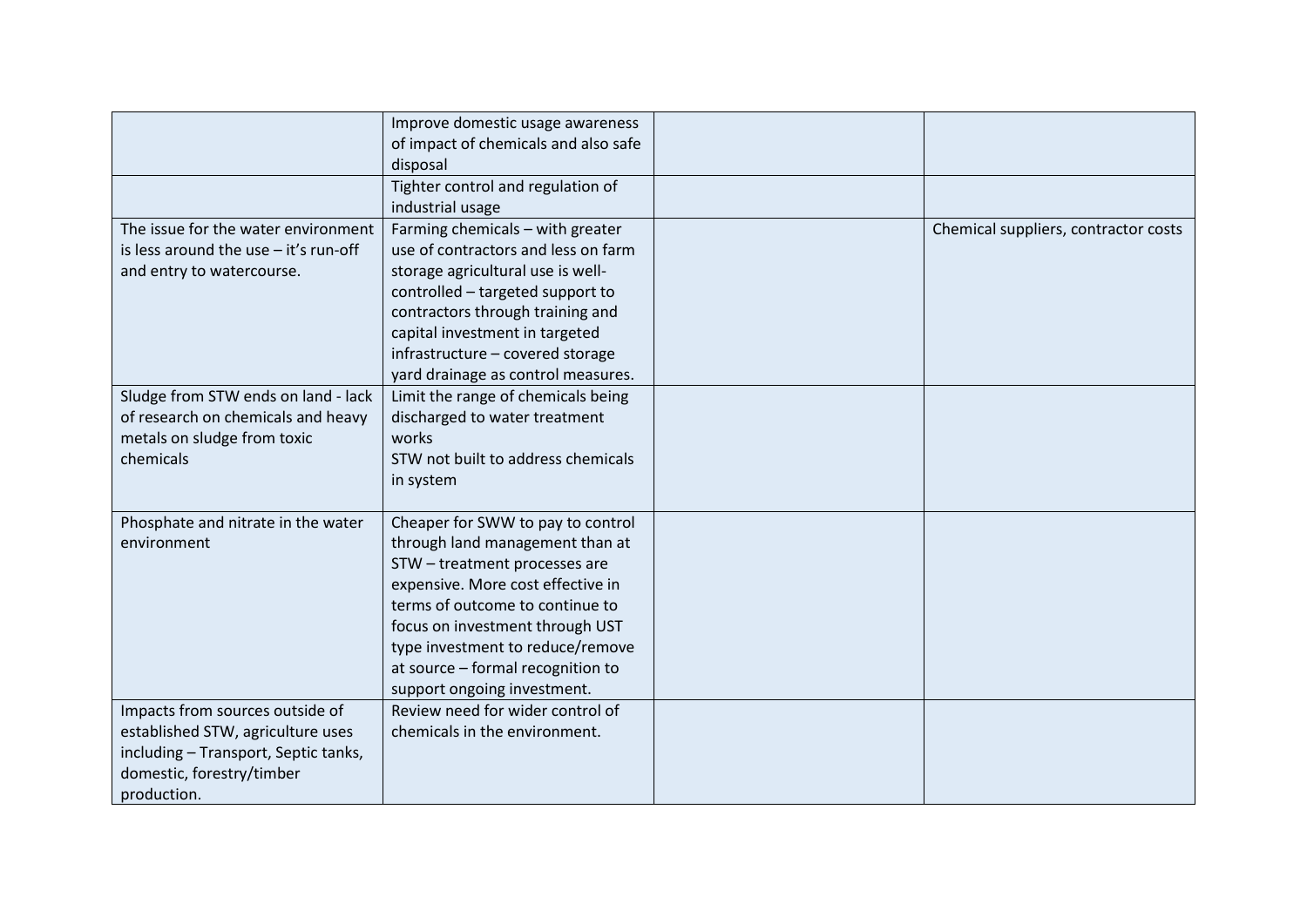| New chemicals in the water  | Manufacturers need to undertake                                                                                                                   | Learn lessons from waste packaging | Chemical producers. |
|-----------------------------|---------------------------------------------------------------------------------------------------------------------------------------------------|------------------------------------|---------------------|
| environment                 | Life cycle analysis - identify how to                                                                                                             | regulations about costing removal  |                     |
|                             | remove before                                                                                                                                     | mechanism into purchase price.     |                     |
| Diffuse pollution from non- | Education programmes for                                                                                                                          |                                    |                     |
| agricultural sources.       | Pesticides<br>$\Omega$                                                                                                                            |                                    |                     |
|                             | Home use<br>$\Omega$                                                                                                                              |                                    |                     |
|                             | Source and pathway<br>$\Omega$                                                                                                                    |                                    |                     |
|                             | Commercial control<br>O                                                                                                                           |                                    |                     |
| Problems                    | <b>Solutions</b>                                                                                                                                  | <b>Place based examples</b>        | <b>Who Pays</b>     |
|                             | 10. What balance do you think is needed between current chemical use investing in end of pipe wastewater treatment options and modifying consumer |                                    |                     |
| use and behaviour?          |                                                                                                                                                   |                                    |                     |
|                             | Incentivise use of organic products                                                                                                               |                                    | Government          |
|                             | Change regulations to reduce                                                                                                                      |                                    |                     |
|                             | chemical content of domestic                                                                                                                      |                                    |                     |
|                             | products                                                                                                                                          |                                    |                     |
|                             | Outright ban on the use of                                                                                                                        |                                    |                     |
|                             | metaldehyde                                                                                                                                       |                                    |                     |
|                             | Domestic herbicide/pesticide usage                                                                                                                |                                    |                     |
|                             | should be replaced with organic                                                                                                                   |                                    |                     |
|                             | substitutes                                                                                                                                       |                                    |                     |
|                             | Better regulation of the agri-                                                                                                                    |                                    |                     |
|                             | chemical market and of the                                                                                                                        |                                    |                     |
|                             | contractors applying the chemicals                                                                                                                |                                    |                     |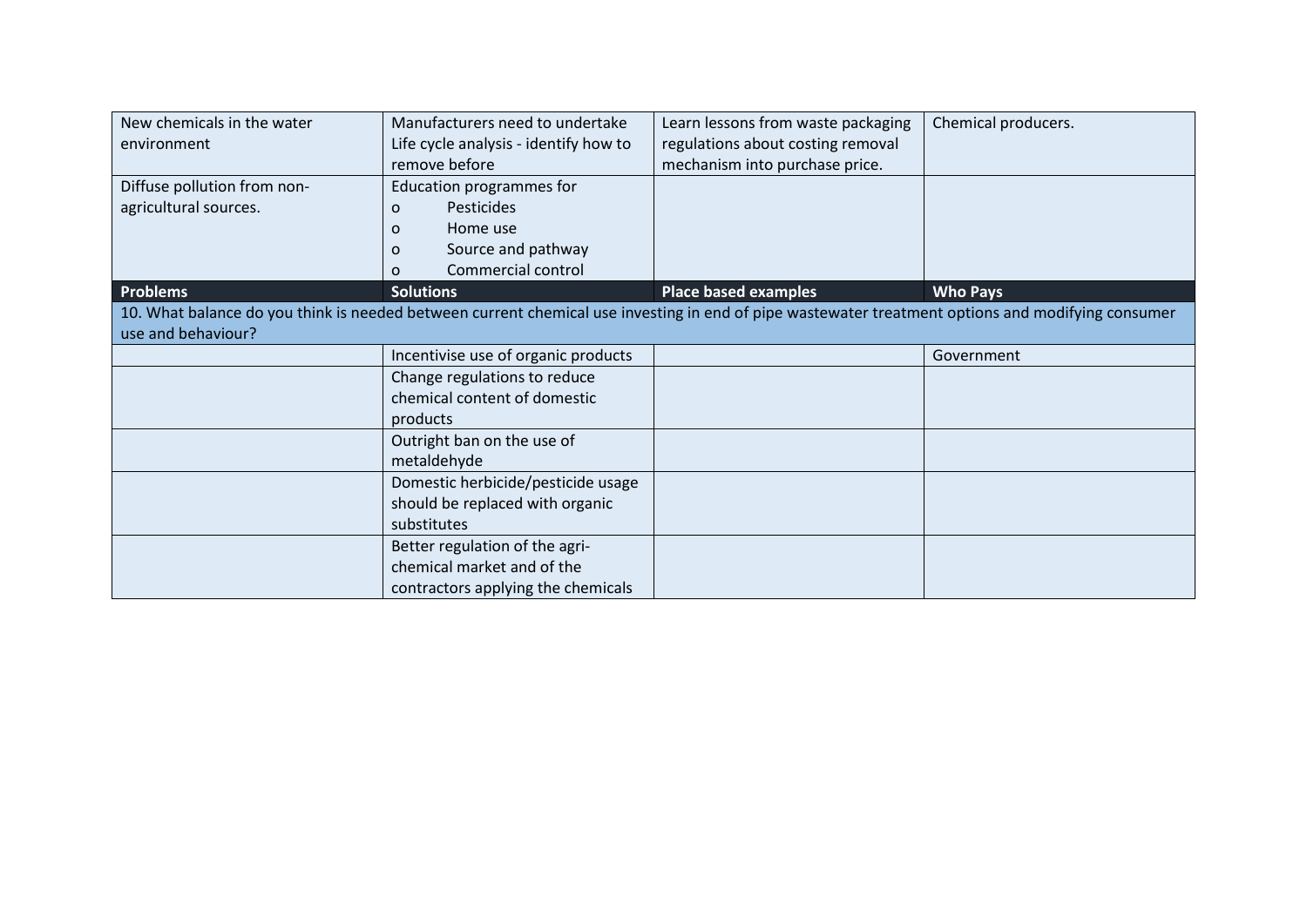## Challenge 3: Invasive non-native species

| <b>Problems</b>                                                        | <b>Solutions</b>                                                                                           | <b>Place based examples</b>                                                                                                                      | <b>Who Pays</b> |
|------------------------------------------------------------------------|------------------------------------------------------------------------------------------------------------|--------------------------------------------------------------------------------------------------------------------------------------------------|-----------------|
| Question 11 - What can be done to address invasive non-native species? |                                                                                                            |                                                                                                                                                  |                 |
|                                                                        |                                                                                                            | Question 12 - How would you promote Check, Clean, Dry to all recreational users of water, including those who are not in clubs or attend events? |                 |
|                                                                        | Question 13 - Are there any barriers stopping you adopting good biosecurity when you are in or near water? |                                                                                                                                                  |                 |
| Key species in Tamar:                                                  | Need for catchment scale                                                                                   | Giant Hogweed - Tamar Valley.                                                                                                                    |                 |
| Himalayan Balsam                                                       | initiatives Many species have no                                                                           | AONB 20 years work was a success,                                                                                                                |                 |
| <b>Giant Hogweed</b>                                                   | natural controls. Education to                                                                             | is now free of this                                                                                                                              |                 |
| Japanese Knotweed                                                      | prevent spread of non-native                                                                               | Burrator has increased level of                                                                                                                  |                 |
| Signal Crayfish                                                        | from domestic setting by                                                                                   | crayfish                                                                                                                                         |                 |
| <b>Grey Squirrels</b>                                                  | education through fly tipping.                                                                             | H. Balsam - River Inny is currently                                                                                                              |                 |
| Skunk cabbage                                                          |                                                                                                            | relatively free - important to                                                                                                                   |                 |
| Pacific oysters                                                        |                                                                                                            | protect this                                                                                                                                     |                 |
| Variegated archangel                                                   |                                                                                                            |                                                                                                                                                  |                 |
| Climate change means that sleeper                                      |                                                                                                            |                                                                                                                                                  |                 |
| species will become problematic.                                       |                                                                                                            |                                                                                                                                                  |                 |
| <b>Flytipping of Garden waste</b>                                      | <b>Education and supporting</b>                                                                            |                                                                                                                                                  |                 |
|                                                                        | infrastructure to provide                                                                                  |                                                                                                                                                  |                 |
|                                                                        | alternatives.                                                                                              |                                                                                                                                                  |                 |
| Need for increased evidence - is 1%                                    | Link canoe clubs to research and                                                                           | Devon invasive species initiative                                                                                                                |                 |
| impact realistic - need more                                           | education and other forms of citizen                                                                       | exists, cold be linked to monitoring.                                                                                                            |                 |
| information on distribution                                            | science where there is safe and                                                                            |                                                                                                                                                  |                 |
|                                                                        | agreed access to monitor the river                                                                         |                                                                                                                                                  |                 |
| Education - where can people go to                                     | Use partnership working to add                                                                             | Devon invasive species initiative                                                                                                                |                 |
| get advice and what initiates them                                     | messaging to wider signage across                                                                          |                                                                                                                                                  |                 |
| to look for it?                                                        | partnership.                                                                                               |                                                                                                                                                  |                 |
| Forest planting initiatives' demand                                    | Local action groups to grow                                                                                | Moor Trees, Devon                                                                                                                                |                 |
| will result in need to bring in non-                                   | targeted species                                                                                           |                                                                                                                                                  |                 |
| native / non-local providence                                          |                                                                                                            |                                                                                                                                                  |                 |
| trees/species                                                          |                                                                                                            |                                                                                                                                                  |                 |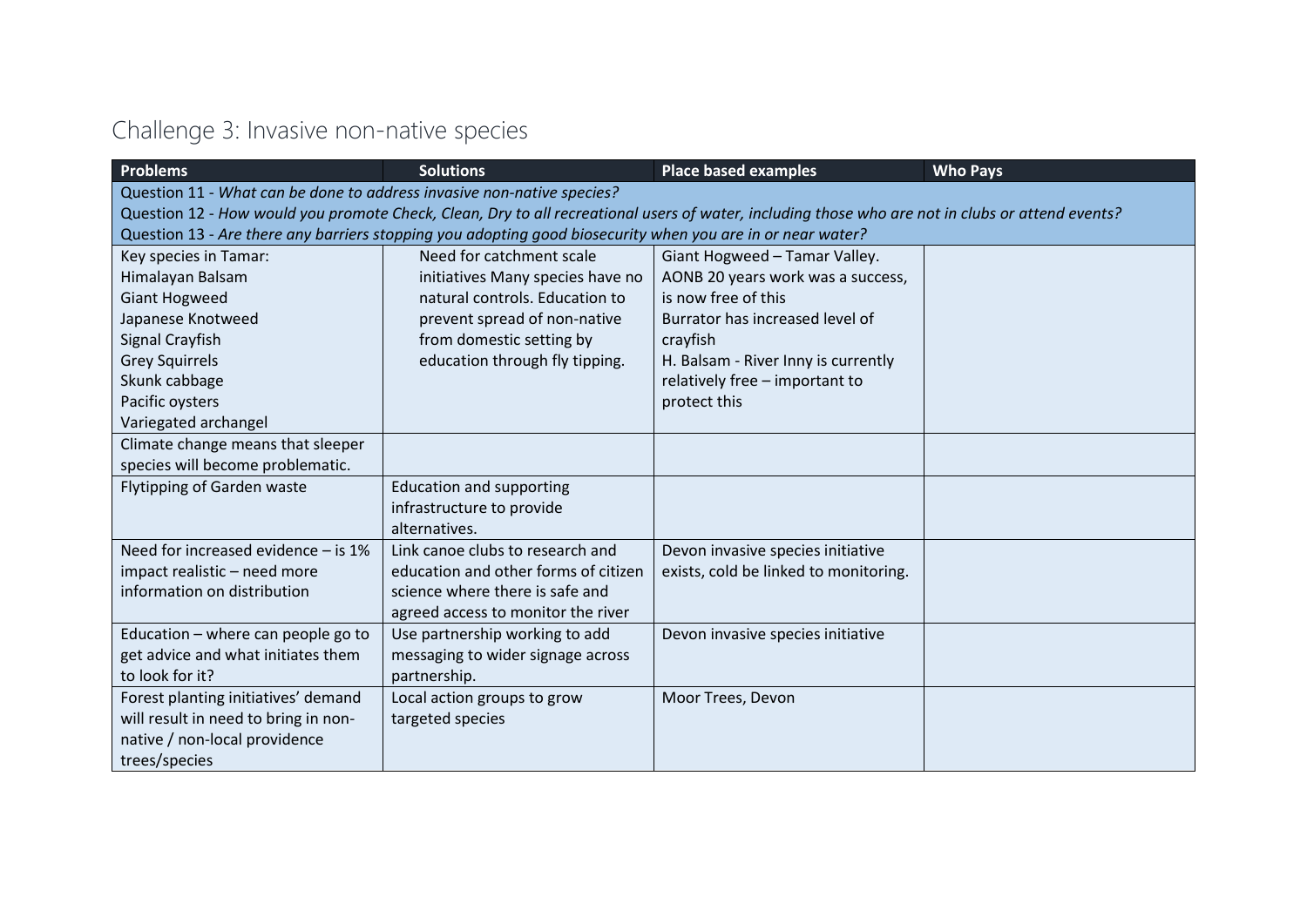## Challenge 4: Physical Modification

| <b>Problems</b>                                              | <b>Solutions</b>                                                                                                                                          | <b>Place based examples</b>         | <b>Who Pays</b>                  |  |  |
|--------------------------------------------------------------|-----------------------------------------------------------------------------------------------------------------------------------------------------------|-------------------------------------|----------------------------------|--|--|
|                                                              | Question 14 - What can be done to address the physical modification of our rivers and coasts?                                                             |                                     |                                  |  |  |
|                                                              | Question 15 - Giving more space for rivers and coasts to move and adjust naturally will regenerate habitat, improve wildlife and help us adapt to climate |                                     |                                  |  |  |
| change. What can you and others do to support these changes? |                                                                                                                                                           |                                     |                                  |  |  |
| Partnership need spatial plan to                             | Partnership act as an overarching to                                                                                                                      | Tamar AONB, Dartmoor National       |                                  |  |  |
| know where to target interventions.                          | several existing groups that each                                                                                                                         | Park, TEF, Upper Tamar partnership. |                                  |  |  |
|                                                              | have their own plans for delivery.                                                                                                                        |                                     |                                  |  |  |
|                                                              | These may for example need to be                                                                                                                          |                                     |                                  |  |  |
|                                                              | reviewed to deliver actions required                                                                                                                      |                                     |                                  |  |  |
|                                                              | to address Climate Emergency/                                                                                                                             |                                     |                                  |  |  |
|                                                              | Biodiversity Crisis. In doing so                                                                                                                          |                                     |                                  |  |  |
|                                                              | Partnership could help perform<br>coordinating role for joining                                                                                           |                                     |                                  |  |  |
|                                                              | habitats/creating space.                                                                                                                                  |                                     |                                  |  |  |
| Weirs and eel barriers are also                              | Take invasive into account in design.                                                                                                                     | Gunnislake weir is a barrier to     |                                  |  |  |
| invasive barriers - need to consider                         |                                                                                                                                                           | invasive.                           |                                  |  |  |
| the impact of removing barriers to                           |                                                                                                                                                           |                                     |                                  |  |  |
| the spread of invasive species.                              |                                                                                                                                                           |                                     |                                  |  |  |
| Agricultural use of land up to                               | Create linked habitat corridors that                                                                                                                      | Expansion of beaver trials in Tamar | Use targeted payments from new   |  |  |
| water's edge, means there is little                          | allow natural river processes to re-                                                                                                                      | catchment, including new projects   | farm payments, along with carbon |  |  |
| space for channel modification                               | establish.                                                                                                                                                | in Plymouth.                        | capture funding, and woodland    |  |  |
|                                                              | Important to create targeted areas<br>to link.                                                                                                            | <b>Work on Dartmoor</b>             | creation.                        |  |  |
|                                                              | Use Nature Recovery Network,                                                                                                                              |                                     |                                  |  |  |
|                                                              | combined with ELMS payments in                                                                                                                            |                                     |                                  |  |  |
|                                                              | target catchments to create linear                                                                                                                        |                                     |                                  |  |  |
|                                                              | habitat along watercourse,                                                                                                                                |                                     |                                  |  |  |
|                                                              | sufficiently fixed. i.e. use of a 10-                                                                                                                     |                                     |                                  |  |  |
|                                                              | metre wet woodland corridor,                                                                                                                              |                                     |                                  |  |  |
|                                                              | create new fixed boundaries using                                                                                                                         |                                     |                                  |  |  |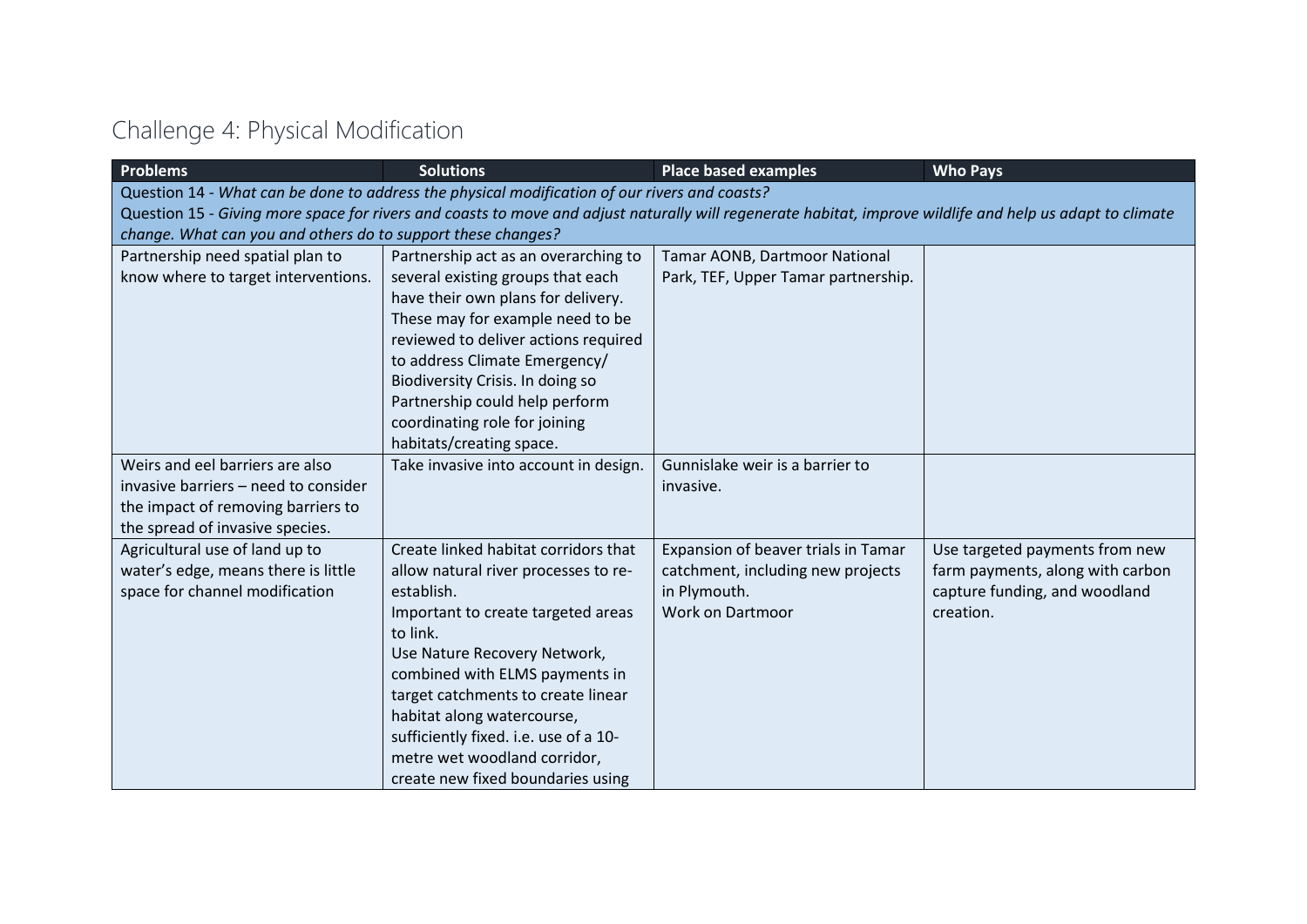|                                     | hedging not fencing. Link to habitat      |                                  |  |
|-------------------------------------|-------------------------------------------|----------------------------------|--|
|                                     | creation, such as beavers.                |                                  |  |
| Climate change will see changes to  | Plan for change and predict where         |                                  |  |
| flow regimes.                       | we need to start now to change            |                                  |  |
|                                     | land management approaches.               |                                  |  |
| Gunnislake weir - modification of   | Better understanding of the               |                                  |  |
| obstruction ~£1m investment. Are    | projected future impacts on target        |                                  |  |
| schemes like this the best use of   | species of climate change before          |                                  |  |
| SWW investment when salmon fish     | planning investment                       |                                  |  |
| population are threatened?          |                                           |                                  |  |
| Link environment benefits to health | <b>Consultation of British Canoe Club</b> | Examples give in Devon, (outside |  |
| and wellbeing $-$ i.e. weir         | needs to be ensured to develop            | Tamar)                           |  |
| modification and improved           | combined fish/eel/canoe pass              |                                  |  |
| recreational use.                   | where there is agreed access              |                                  |  |
| The continued / ongoing impact of   |                                           |                                  |  |
| the large reservoirs on flow        |                                           |                                  |  |
| regime/habitat/WQ/bed material in   |                                           |                                  |  |
| receiving water body need to be     |                                           |                                  |  |
| recognised and evaluated with       |                                           |                                  |  |
| regard to climate change.           |                                           |                                  |  |
| Recognise coastal change pressures  | Improve linkage between protection        | Cotehele, Tamar Banks, Calstock. |  |
| in Plymouth.                        | in Plymouth and intertidal habitat        |                                  |  |
|                                     | restoration in Lower Tamar.               |                                  |  |
|                                     | Stronger strategy.                        |                                  |  |

Challenge 5: Plastics Pollution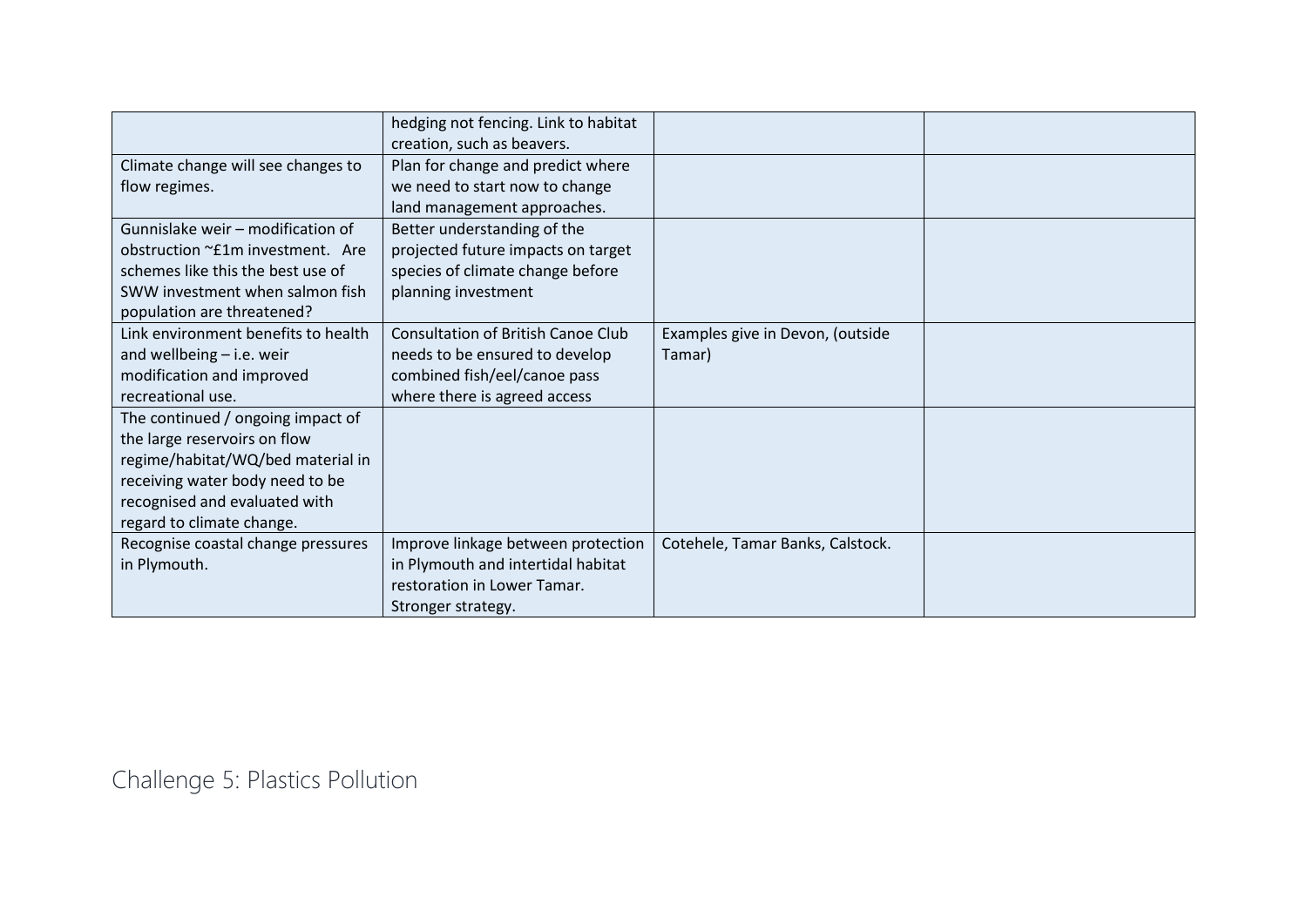| <b>Problems</b>                       | <b>Solutions</b>                                                                           | <b>Place based examples</b>         | <b>Who Pays</b>                  |  |  |  |
|---------------------------------------|--------------------------------------------------------------------------------------------|-------------------------------------|----------------------------------|--|--|--|
|                                       | Question 16 - What can be done to address plastics pollution in the water environment?     |                                     |                                  |  |  |  |
|                                       | Question 17 - What actions should the Environment Agency take to reduce plastic pollution? |                                     |                                  |  |  |  |
| We need to understand where the       | <b>Tamar Catchment Partnership</b>                                                         | Industrial estates, laybys, beaches | Polluter/Manufacturer/ Supplier? |  |  |  |
| sources of pollution are and stop     | Project - Preventing Plastic                                                               | (Tregantle)                         |                                  |  |  |  |
| the flow of plastic into the          | Pollution (Plymouth City Council,                                                          |                                     |                                  |  |  |  |
| catchment                             | Plymouth University, Westcountry                                                           |                                     |                                  |  |  |  |
|                                       | Rivers Trust, Environment Agency)                                                          |                                     |                                  |  |  |  |
|                                       | 2020-2023                                                                                  |                                     |                                  |  |  |  |
|                                       | More regulation on manufacturers                                                           |                                     |                                  |  |  |  |
|                                       | of single use plastics/ other major                                                        |                                     |                                  |  |  |  |
|                                       | pollutants and legislation to back up                                                      |                                     |                                  |  |  |  |
|                                       | Use more natural fibres, British                                                           |                                     | Government                       |  |  |  |
|                                       | grown e.g. wool, hemp. Provide                                                             |                                     |                                  |  |  |  |
|                                       | initiatives to support UK production                                                       |                                     |                                  |  |  |  |
|                                       | by farmers                                                                                 |                                     |                                  |  |  |  |
|                                       | Legislation/policy to make it                                                              |                                     | Manufacturers                    |  |  |  |
|                                       | compulsory for washing machine                                                             |                                     |                                  |  |  |  |
|                                       | manufacturers to install plastic                                                           |                                     |                                  |  |  |  |
|                                       | microfibre filters on all their                                                            |                                     |                                  |  |  |  |
|                                       | machines. Whilst government also                                                           |                                     |                                  |  |  |  |
|                                       | runs an awareness/educational                                                              |                                     |                                  |  |  |  |
|                                       | campaign to ensure filters are not                                                         |                                     |                                  |  |  |  |
|                                       | emptied down the drain.                                                                    |                                     |                                  |  |  |  |
| Fly tipping and littering from moving | Reduce the cost and restrictions                                                           |                                     | Government support to incentive  |  |  |  |
| cars and fly tipping on farmland.     | imposed on visiting local tips. It is                                                      |                                     | use of local recycling and tip   |  |  |  |
| Causes pollution and causes           | often too expensive, or you are                                                            |                                     | facilities                       |  |  |  |
| unnecessary cost to farmers who       | limited in how many times you can                                                          |                                     |                                  |  |  |  |
| must clean up without any support     | go, what vehicle you use (e.g. non-                                                        |                                     |                                  |  |  |  |
| - no financial compensation for cost  | commercial van), and being refused                                                         |                                     |                                  |  |  |  |
| of disposal, cost of their time, cost | if on foot/bike. Limited opening                                                           |                                     |                                  |  |  |  |
| of any environmental damage           | hours also cause issues. If accessing                                                      |                                     |                                  |  |  |  |
| caused                                | these facilities was made easier                                                           |                                     |                                  |  |  |  |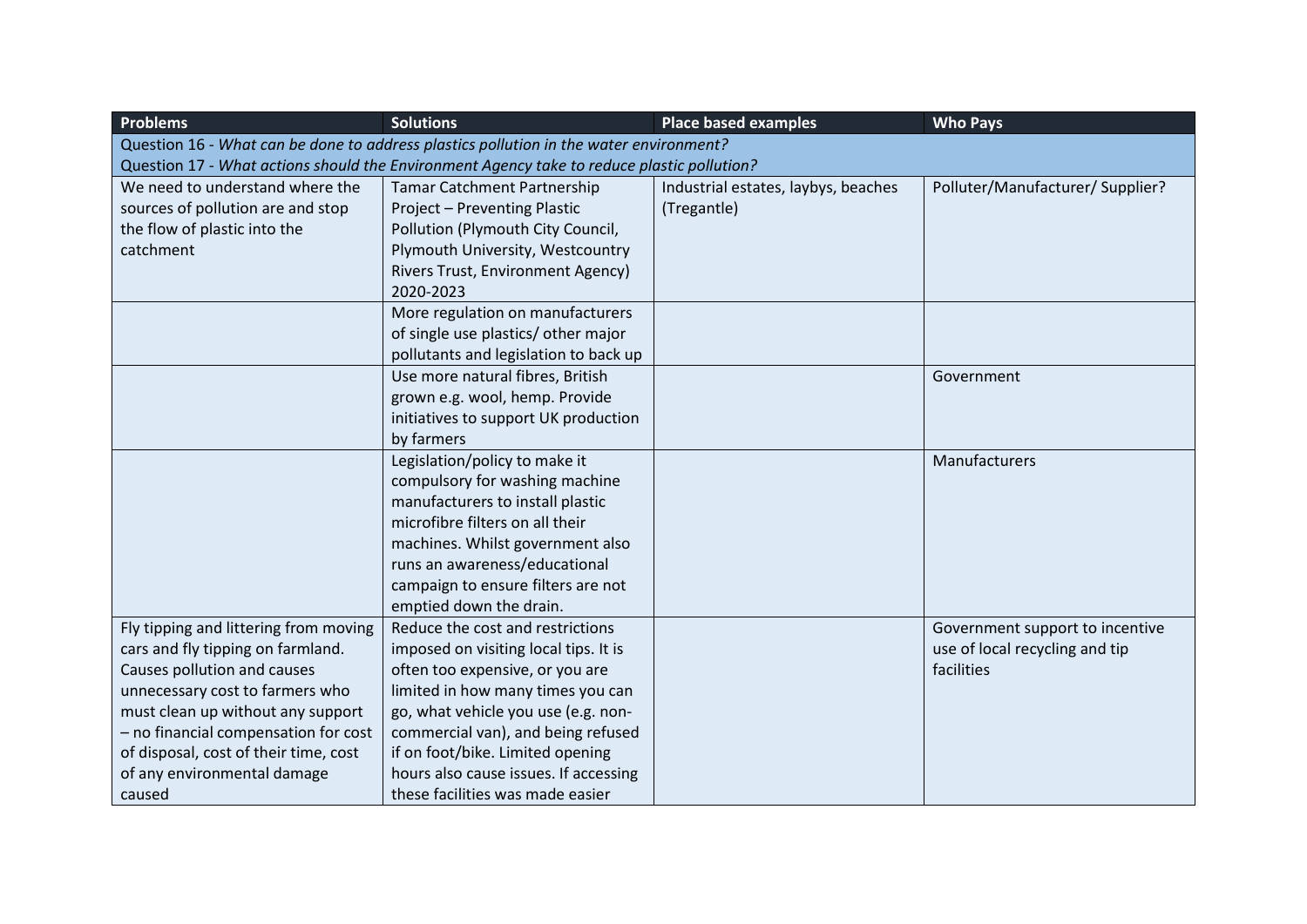|                                        | there would be less incentive to fly   |                                  |                                       |
|----------------------------------------|----------------------------------------|----------------------------------|---------------------------------------|
|                                        | tip.                                   |                                  |                                       |
|                                        | Install CCTV in hotspot fly tipping    |                                  |                                       |
|                                        | sites (e.g. laybys) and fine offenders |                                  |                                       |
|                                        | using number plates                    |                                  |                                       |
|                                        | When prosecutions are successful       |                                  |                                       |
|                                        | ensure that the money from the         |                                  |                                       |
|                                        | fine is used to compensate the         |                                  |                                       |
|                                        | farmer for the cost of removal of      |                                  |                                       |
|                                        | the materials                          |                                  |                                       |
| Cigarettes                             | Regulations on outside smoking         |                                  |                                       |
| Thrown out of moving cars and onto     | areas- ensure minimum distance         |                                  |                                       |
| the street in outside pubs/bars $-$ in | from surface water drains or put       |                                  |                                       |
| both cases they are entering rivers    | filters in the drain that bar/pub etc  |                                  |                                       |
| via the surface water drains           | are responsible for maintaining        |                                  |                                       |
|                                        | Yellow fish type awareness             |                                  |                                       |
|                                        | campaign for these areas               |                                  |                                       |
|                                        | (considering different audiences e.g.  |                                  |                                       |
|                                        | bars/pubs)                             |                                  |                                       |
|                                        | Community service litter picking       |                                  |                                       |
|                                        | could be targeted to specific          |                                  |                                       |
|                                        | problem areas                          |                                  |                                       |
| Waste collection services are          | Set higher compulsory industry         | Chelson Meadow Recycling centre, |                                       |
| causing pollution themselves whilst    | standards                              | River Plym (Plymouth)            |                                       |
| transporting waste collected to the    | e.g. Lids on cage trucks to prevent    |                                  |                                       |
| processing/recycling sites             | materials blowing away in the wind     |                                  |                                       |
| Our catchment has more than one        | A national policy supporting a         |                                  | Plastic tax on packaging - especially |
| local authority and therefore more     | joined-up approach between             |                                  | single use or limited recyclables     |
| than one waste management              | counties on recycling and              |                                  |                                       |
| system. The ability to recycle         | processing waste including types of    |                                  |                                       |
| different materials depends on         | plastic and rubber tires               |                                  |                                       |
| where you live, some places are        |                                        |                                  |                                       |
| very limited                           |                                        |                                  |                                       |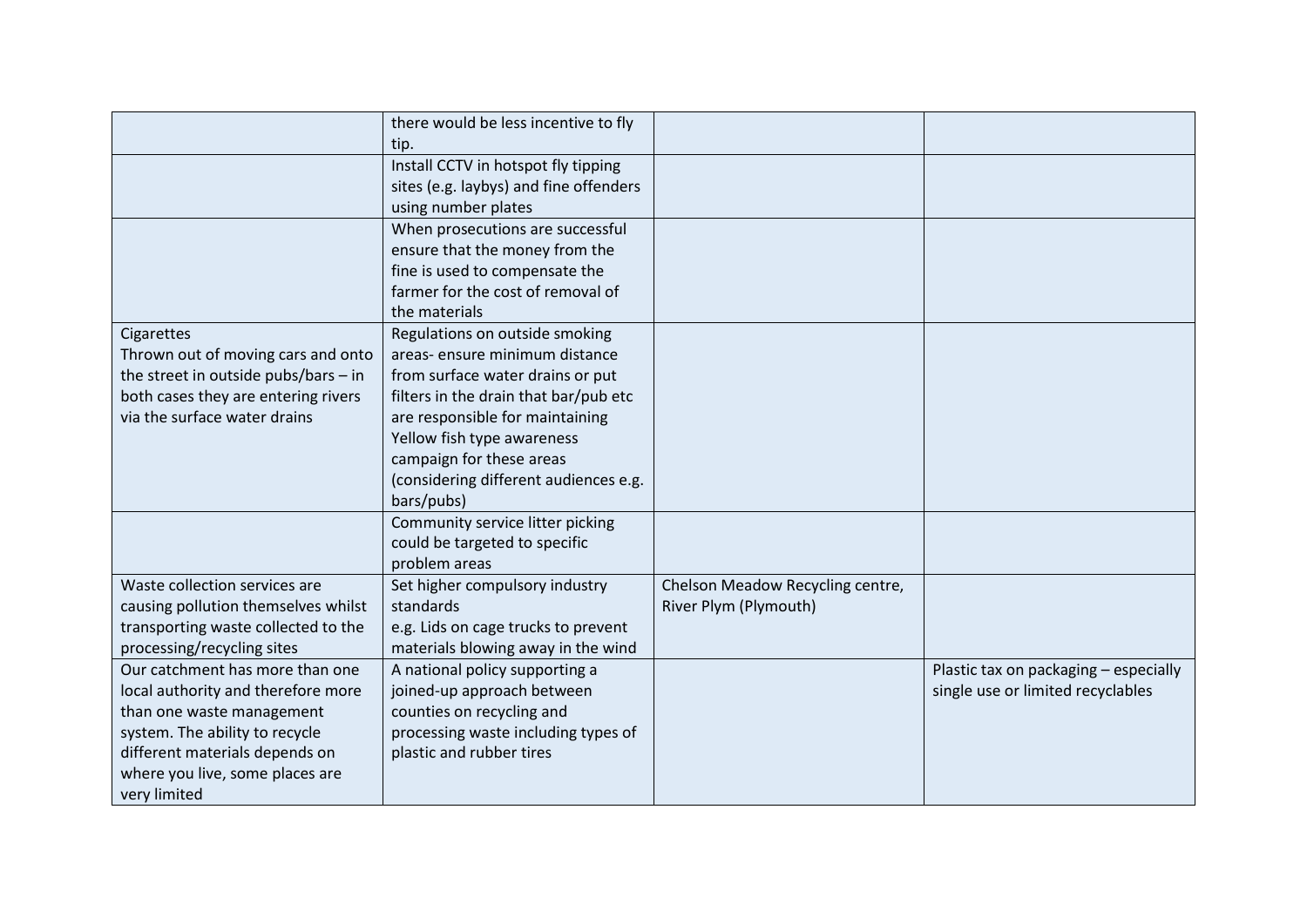|                                         | In order to support more successful   | investments/incentives to small |
|-----------------------------------------|---------------------------------------|---------------------------------|
|                                         | recycling education and awareness     | business and 'zero waste' shops |
|                                         | need to be supported, but alongside   |                                 |
|                                         | there needs to be a simplification of |                                 |
|                                         | the system and different local        |                                 |
|                                         | authorities should be offering the    |                                 |
|                                         | same services or working in           |                                 |
|                                         | partnership to deliver them.          |                                 |
| Mixed messages around RRR -             | Support behavioural changes -         |                                 |
| reduce, reuse, recycle                  | recycling rules & regulations         |                                 |
|                                         | Return to glass bottles (making a     |                                 |
|                                         | comeback in urban areas) with         |                                 |
|                                         | deposit return scheme                 |                                 |
| Plastic exemptions                      |                                       |                                 |
| Lack of alternatives for silage plastic |                                       |                                 |
| wrap & horticultural plastics           |                                       |                                 |
| Domestic waste & plastic                |                                       |                                 |
| Shotgun cartridges                      |                                       |                                 |
| Strimmer cord                           |                                       |                                 |
| More research is required to            |                                       |                                 |
| investigate the relationship            |                                       |                                 |
| between INNs and marine plastic         |                                       |                                 |
| The use of "biodegradable" and          |                                       |                                 |
| non-biodegradable plastic tree          |                                       |                                 |
| guards in tree planting schemes.        |                                       |                                 |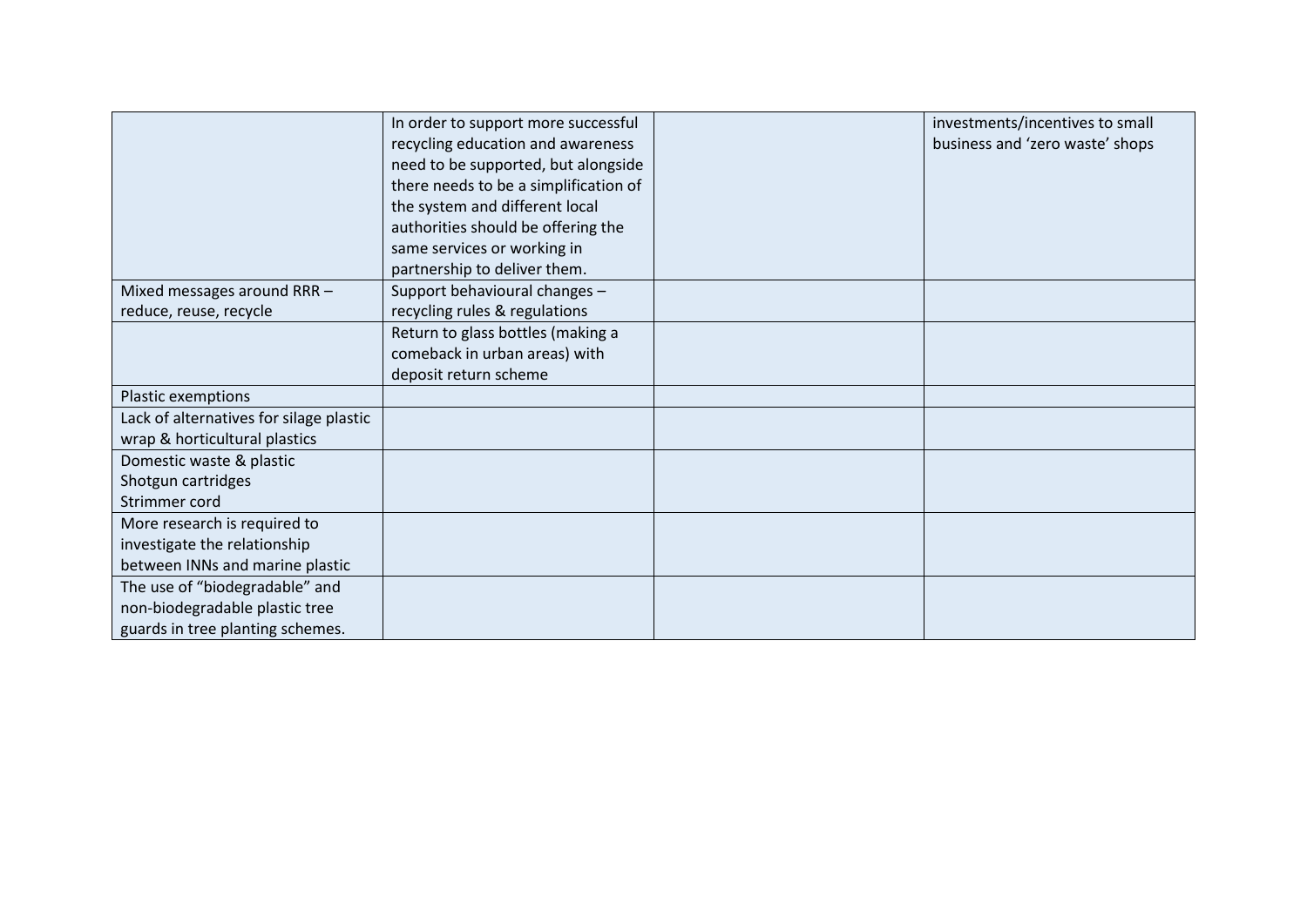|  |  | Challenge 6: Pollution from abandoned mines |  |
|--|--|---------------------------------------------|--|
|  |  |                                             |  |

| <b>Problems</b>                                                                                                                                      | <b>Solutions</b>                                                                                                                                                                      | <b>Place based examples</b>       | <b>Who Pays</b>                                                           |
|------------------------------------------------------------------------------------------------------------------------------------------------------|---------------------------------------------------------------------------------------------------------------------------------------------------------------------------------------|-----------------------------------|---------------------------------------------------------------------------|
|                                                                                                                                                      | Question 18 - What can be done to address pollution from abandoned mines?                                                                                                             |                                   |                                                                           |
| Nobody is legally responsible for the                                                                                                                | WAMM - Wastewater from                                                                                                                                                                | On the river Tamar, south of      |                                                                           |
| ongoing pollution from mines which                                                                                                                   | abandoned metal mines monitoring                                                                                                                                                      | Launceston.                       |                                                                           |
| closed before the year 2000. Many                                                                                                                    | programme to inform targeted                                                                                                                                                          | <b>Pollution sources</b>          |                                                                           |
| of the mines causing pollution in the                                                                                                                | treatment systems                                                                                                                                                                     | - Internal source (adits)         |                                                                           |
| catchment closed before 2000.                                                                                                                        |                                                                                                                                                                                       | <b>External source (tailings)</b> |                                                                           |
|                                                                                                                                                      | Identify all sources of pollution and<br>create management plans for all<br>assets predating the 2000<br>exemption, then prioritise according<br>to pollution, biodiversity trade-off |                                   |                                                                           |
| Mine issues are significant in<br>Cornwall and Tamar Catchments,<br>but there is no local presence/link<br>to the Coal Authority (based in<br>Wales) | More WAMM funding                                                                                                                                                                     |                                   | Government<br><b>Coal Authority</b>                                       |
|                                                                                                                                                      | Ensure any new mining activity has<br>an environmental bond (e.g.<br>Lithium)                                                                                                         |                                   | New or existing mining companies<br>e.g. Wolf Minerals                    |
| How can mine materials be<br>removed/ disposed of?                                                                                                   | Are the soils/tailings exploitable?                                                                                                                                                   |                                   | National Government funding is<br>essential for benchmark case<br>studies |
|                                                                                                                                                      | Could bioremediation play a role                                                                                                                                                      |                                   |                                                                           |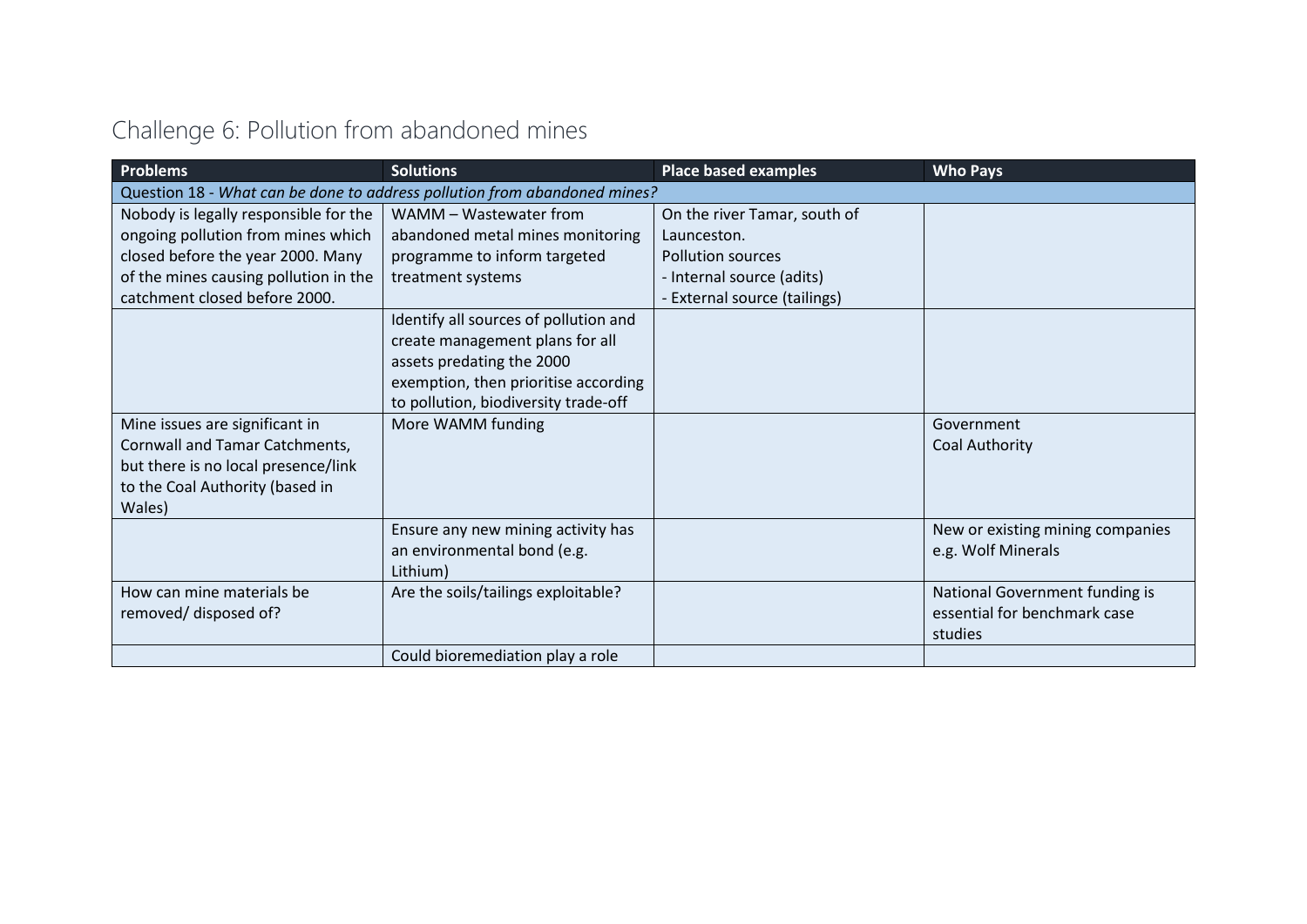| these solutions look like?<br><b>Problems</b>                                                                                                                         | <b>Solutions</b>                                                                                               | <b>Place based examples</b> | <b>Who Pays</b>                                                         |
|-----------------------------------------------------------------------------------------------------------------------------------------------------------------------|----------------------------------------------------------------------------------------------------------------|-----------------------------|-------------------------------------------------------------------------|
| Agriculture is under significant<br>pressure (driven by the demand for<br>cheap food). The cost of investment<br>required to meet SAFO regulations<br>is significant. | invest to make farming profitable,<br>increase the commodity price -<br>market-based payments                  |                             | Consumer<br>government to invest to make slurry<br>management compliant |
| Slurry storage is on the whole not<br>SAFO compliant within the<br>catchment.                                                                                         |                                                                                                                |                             |                                                                         |
| many farms ( $\approx$ 1/2 ) within the<br>catchment are tenanted and<br>without the ability to invest in<br>infrastructure etc.                                      |                                                                                                                |                             |                                                                         |
|                                                                                                                                                                       | Remove (but whilst providing<br>support to adapt) the pre 1991<br>consent for discharge.                       |                             |                                                                         |
| Intensification e.g. dairy farms<br>joining                                                                                                                           | permitting farms on size and the<br>sensitivity on their soils (then invest<br>the money from permits locally) |                             | Farmer via permits                                                      |
| Understanding the evolving/long<br>term nature of the industry                                                                                                        | No knee jerk actions, long term<br>solutions and time scales                                                   |                             |                                                                         |
| Hazardous material/ plastics                                                                                                                                          | Improve collection and recycling<br>scheme for farms.                                                          |                             | Government                                                              |

## Challenge 7: Pollution from agriculture and rural areas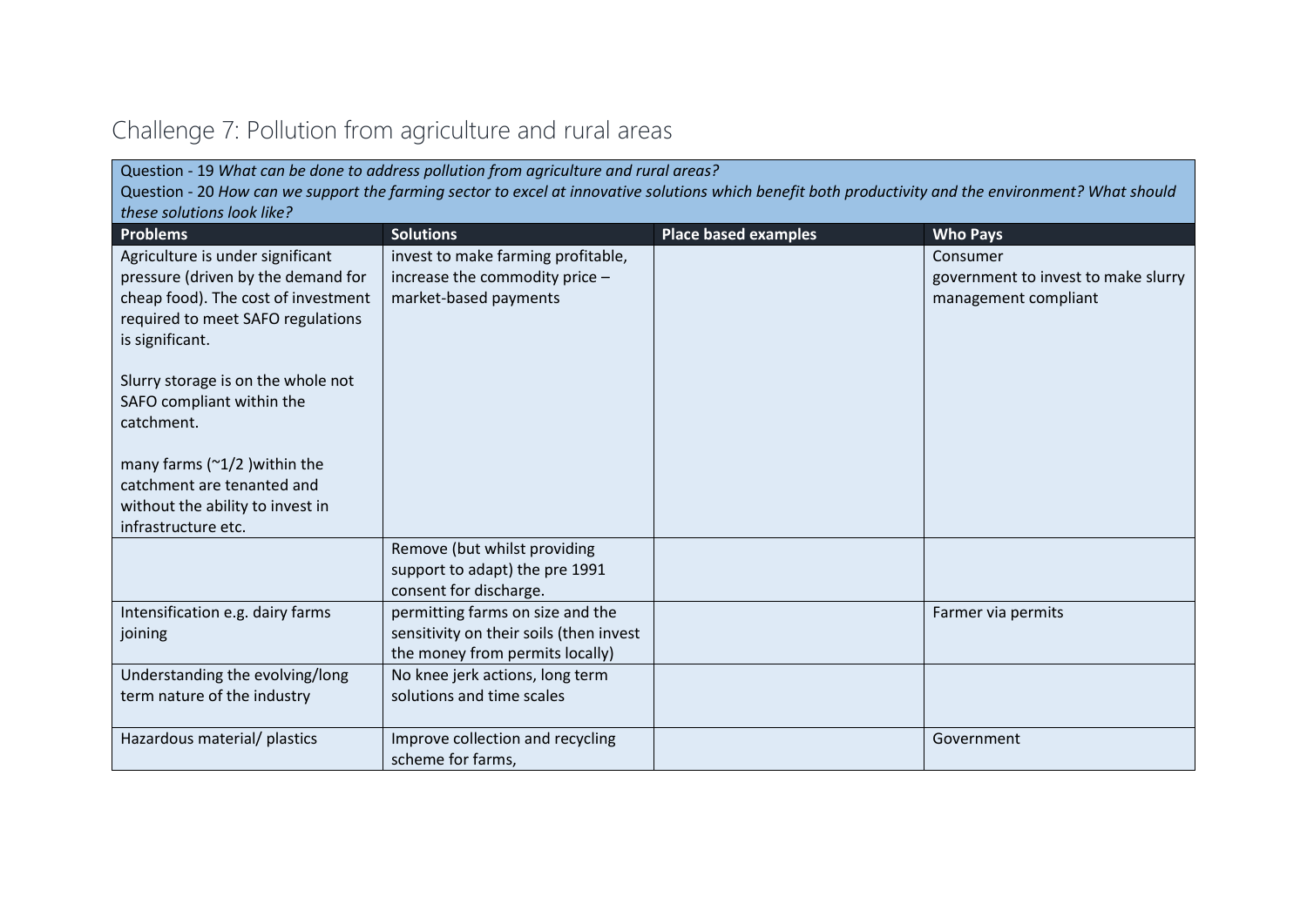|                     | grants for silage clamps would       |  |
|---------------------|--------------------------------------|--|
|                     | reduce the amount of plastic from    |  |
|                     | silage wrap                          |  |
| Silt / soil erosion | improve drainage on land whilst      |  |
|                     | reduction compaction -> integrated   |  |
|                     | land management processes            |  |
| Compaction          | support farmers with education and   |  |
|                     | resources on how to sustainably      |  |
|                     | manage soil                          |  |
|                     | National certification level of farm |  |
|                     | advice e.g. ADAS - soil              |  |
|                     | management, SAFO regs.               |  |
|                     | Accreditation and British standard   |  |
|                     | for farm advice available to         |  |
|                     | everyone via delivery organisation   |  |
|                     | e.g. NGOs                            |  |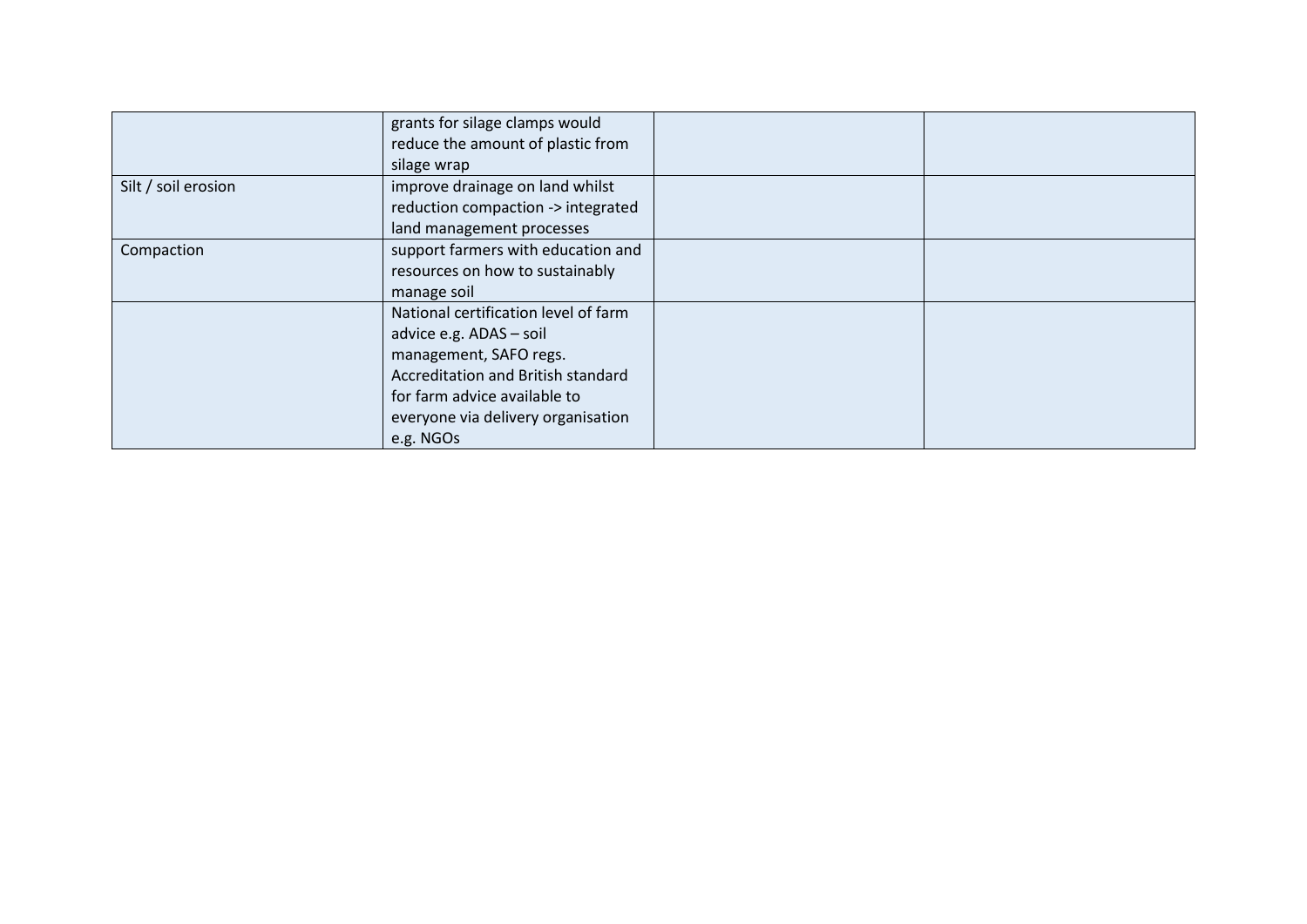## Challenge 8: Pollution from towns, cities and transport.

| <b>Problems</b>                                                                                                                                                                                                                              | <b>Solutions</b>                                                                                                                                                                               | <b>Place based examples</b>                                            | <b>Who Pays</b>                                                                                             |  |  |  |
|----------------------------------------------------------------------------------------------------------------------------------------------------------------------------------------------------------------------------------------------|------------------------------------------------------------------------------------------------------------------------------------------------------------------------------------------------|------------------------------------------------------------------------|-------------------------------------------------------------------------------------------------------------|--|--|--|
| Question 21- What can be done to address pollution from towns cities and transport?<br>Question 22 - How can sustainable drainage systems and GI be most effectively used to tackle pollution from urban areas? What challenges are there to |                                                                                                                                                                                                |                                                                        |                                                                                                             |  |  |  |
| using them?                                                                                                                                                                                                                                  |                                                                                                                                                                                                |                                                                        |                                                                                                             |  |  |  |
| Lack of understanding from the<br>public about the journey of<br>wastewater                                                                                                                                                                  | Yellow fish campaigns.<br>$\bullet$<br>Promote understanding of<br>$\bullet$<br>water systems.<br>Syllabus level education.<br>$\bullet$<br>High profile behaviour change<br>$\bullet$         |                                                                        | Developer                                                                                                   |  |  |  |
| Planning policy doesn't reference<br><b>WFD</b>                                                                                                                                                                                              | programmes<br>Better support/insistence on<br>$\bullet$<br><b>SuDS</b><br>Planning policy should demand<br>$\bullet$<br>improvement not just no                                                |                                                                        | CounciL and S.106                                                                                           |  |  |  |
|                                                                                                                                                                                                                                              | deterioration<br>Change ruling that SWW must<br>$\bullet$<br>accept sewage when<br>infrastructure not in place or<br>funded                                                                    |                                                                        |                                                                                                             |  |  |  |
| Silt/sedimentation blocking drains<br>on highways                                                                                                                                                                                            | Highways teamwork with rural<br>community.<br>Community service.                                                                                                                               | In France, community service aimed<br>at litter picking and desilting. | Transportation sector (operators<br>and manufacturers) contributes to<br>cleaning and maintenance of drains |  |  |  |
| Local Planning Authorities do not<br>have resource to check developers<br>and residents complying with<br>planning permission e.g. residents<br>concreting over driveways and<br>green areas                                                 | Clear regulations around adoption<br>and responsibility pre, during and<br>post construction.<br>Build responsibility into title deed.<br>Improved alignment between NPPF,<br>RBMP, FRMP, DWMP |                                                                        | Developer pays for enforcement<br>and post construction maintenance<br>of Suds                              |  |  |  |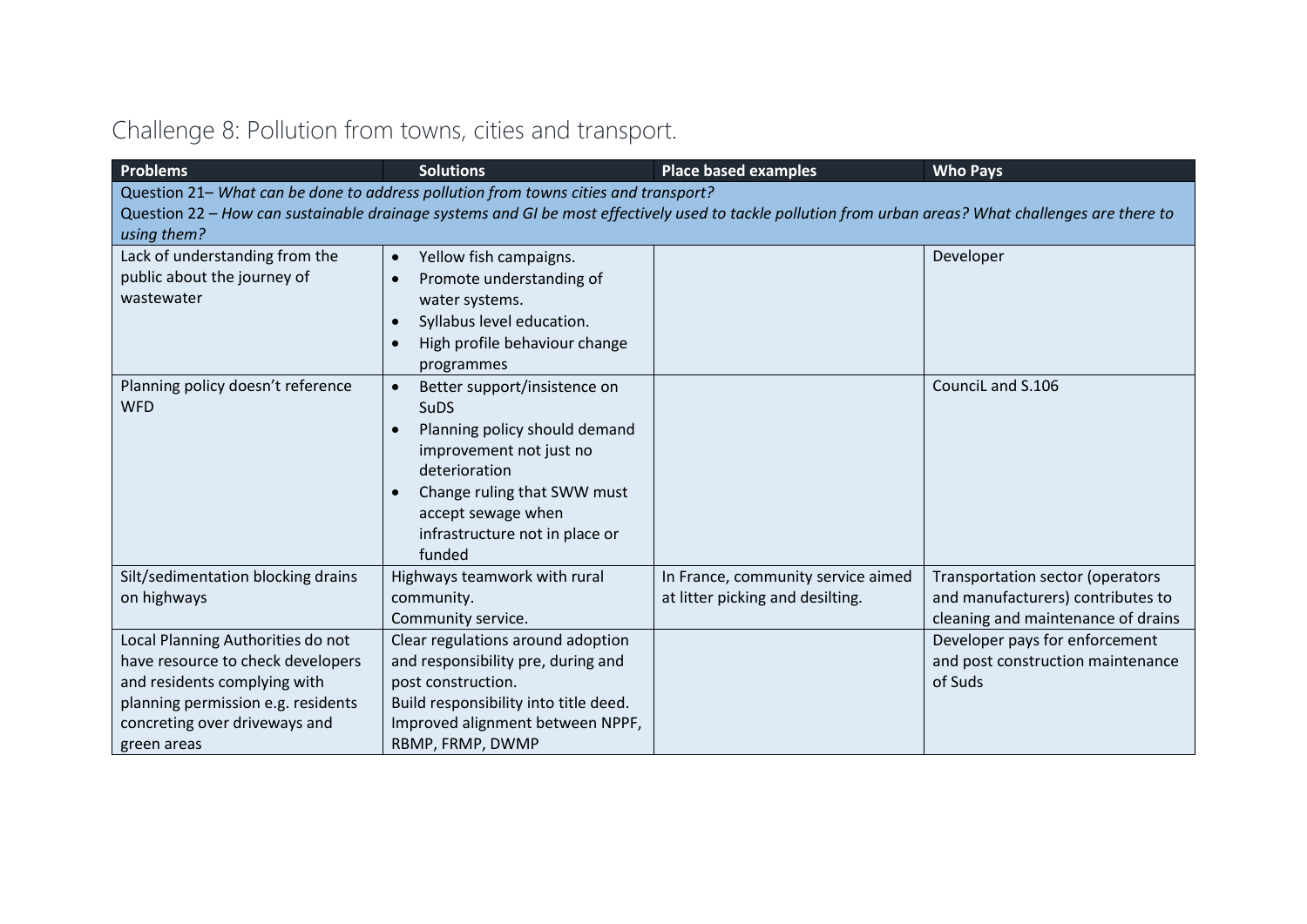| Loss of soil from agriculture,<br>sediment contribution from<br>highways run off | Improve sediment management to<br>retain channel/culvert capacity                                                                                                                                                                     | Frogmore Creek (Kingsbridge)                                                                                                                     | Government and landowners |
|----------------------------------------------------------------------------------|---------------------------------------------------------------------------------------------------------------------------------------------------------------------------------------------------------------------------------------|--------------------------------------------------------------------------------------------------------------------------------------------------|---------------------------|
|                                                                                  | Plant more hedges in the catchment<br>to slow flows and clean up water.<br>Hedges provide multiple benefits<br>including binding soils, providing<br>habitat and renewable energy<br>source                                           |                                                                                                                                                  |                           |
|                                                                                  | Need enforceable regulation to deal<br>more effectively with sources of<br>sediment particularly from:<br>New developments - pre<br>$\bullet$<br>and post construction<br>Agriculture<br>$\bullet$<br>Transport<br>Urban environments | Sherford in the Yealm catchment is<br>seen to be a big source of sediment.<br>Yellow fish campaign in Salcombe<br>could do with being sustained. |                           |
|                                                                                  | Working more closely with Natural<br>processes at a catchment scale to<br>manage water quantity, flow and<br>levels                                                                                                                   |                                                                                                                                                  |                           |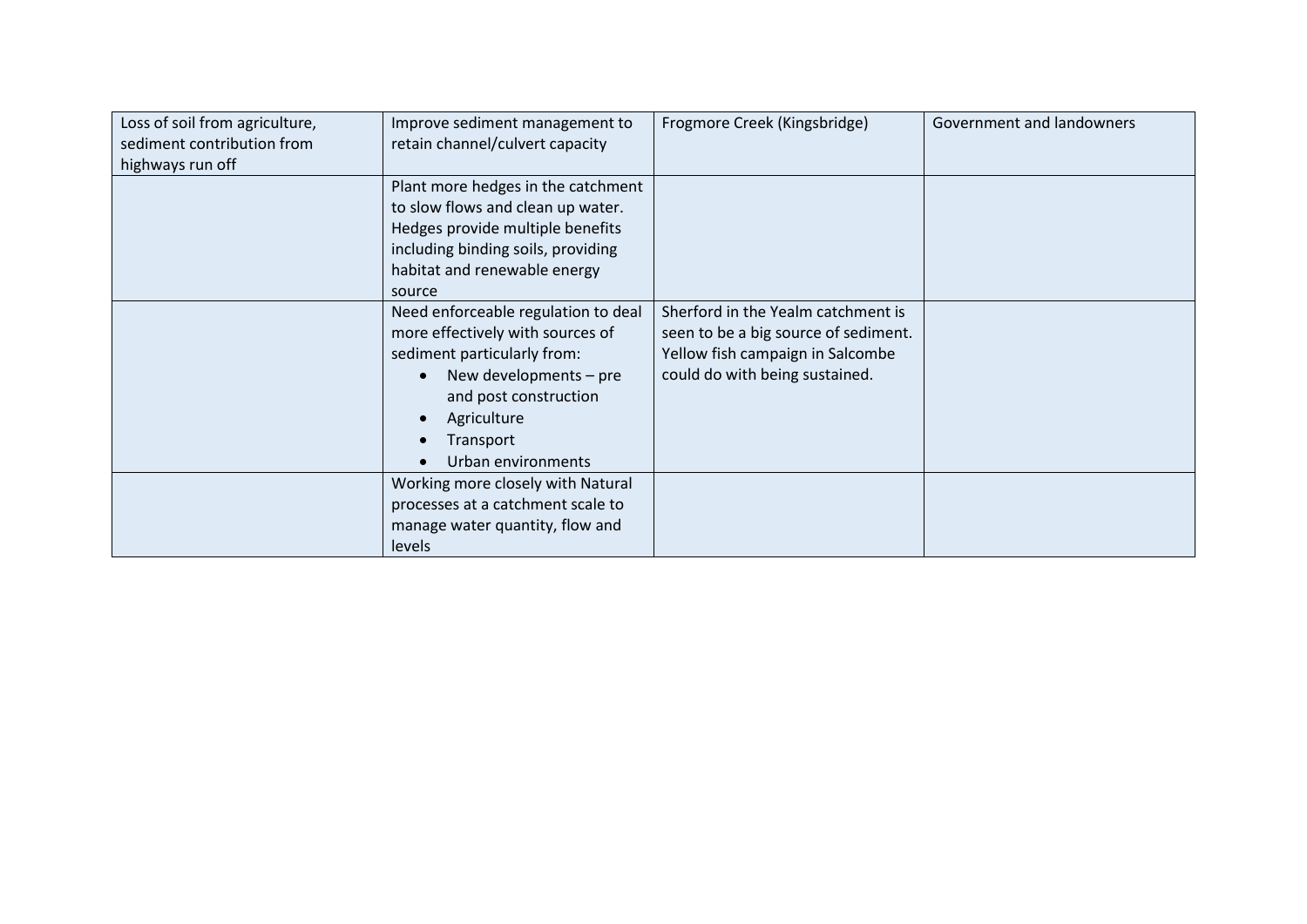| <b>Problems</b>                        | <b>Solutions</b>                                                                    | <b>Place based examples</b>                                                                                                                     | <b>Who Pays</b>                   |
|----------------------------------------|-------------------------------------------------------------------------------------|-------------------------------------------------------------------------------------------------------------------------------------------------|-----------------------------------|
|                                        | Question 23 - What can be done to address pollution from water industry wastewater? |                                                                                                                                                 |                                   |
|                                        |                                                                                     | Question 24 – What opportunities exist for water companies to collaborate with other sectors and organisations on measures to improve the water |                                   |
| environment?                           |                                                                                     |                                                                                                                                                 |                                   |
| Recreational users with permission     | Develop a real-time and predictive                                                  | Tavy, Lumburn and Walkham                                                                                                                       | Collaborative project between EA, |
| to access the river often become ill   | system similar to Surfers Against                                                   |                                                                                                                                                 | business, recreational NGO's to   |
| with norovirus type sickness after     | Sewage App for Bathing Waters                                                       |                                                                                                                                                 | raise money through levies        |
| using the water in certain             | pollution information for inland                                                    |                                                                                                                                                 |                                   |
| catchments                             | rivers around water bodies used                                                     |                                                                                                                                                 |                                   |
|                                        | recreationally.                                                                     |                                                                                                                                                 |                                   |
| There appears to be little             |                                                                                     |                                                                                                                                                 |                                   |
| information available around           |                                                                                     |                                                                                                                                                 |                                   |
| current, predicted or even historic    |                                                                                     |                                                                                                                                                 |                                   |
| pollution incidents.                   |                                                                                     |                                                                                                                                                 |                                   |
|                                        |                                                                                     |                                                                                                                                                 |                                   |
| South West Water explained:            |                                                                                     |                                                                                                                                                 |                                   |
| 33% RNAGs in the Tamar<br>$\bullet$    |                                                                                     |                                                                                                                                                 |                                   |
| Catchment apportioned to               |                                                                                     |                                                                                                                                                 |                                   |
| wastewater also includes septic        |                                                                                     |                                                                                                                                                 |                                   |
| tanks and off-grid.                    |                                                                                     |                                                                                                                                                 |                                   |
| All discharges a permitted via         |                                                                                     |                                                                                                                                                 |                                   |
| the EP2010 and the EA                  |                                                                                     |                                                                                                                                                 |                                   |
| SWW build investment plan<br>$\bullet$ |                                                                                     |                                                                                                                                                 |                                   |
| based on WINEP: (level of              |                                                                                     |                                                                                                                                                 |                                   |
| investment depends on income           |                                                                                     |                                                                                                                                                 |                                   |
| from water bills).                     |                                                                                     |                                                                                                                                                 |                                   |
| SWW region has a large number          |                                                                                     |                                                                                                                                                 |                                   |
| of low income customers                |                                                                                     |                                                                                                                                                 |                                   |

## Challenge 9: Pollution from water industry wastewater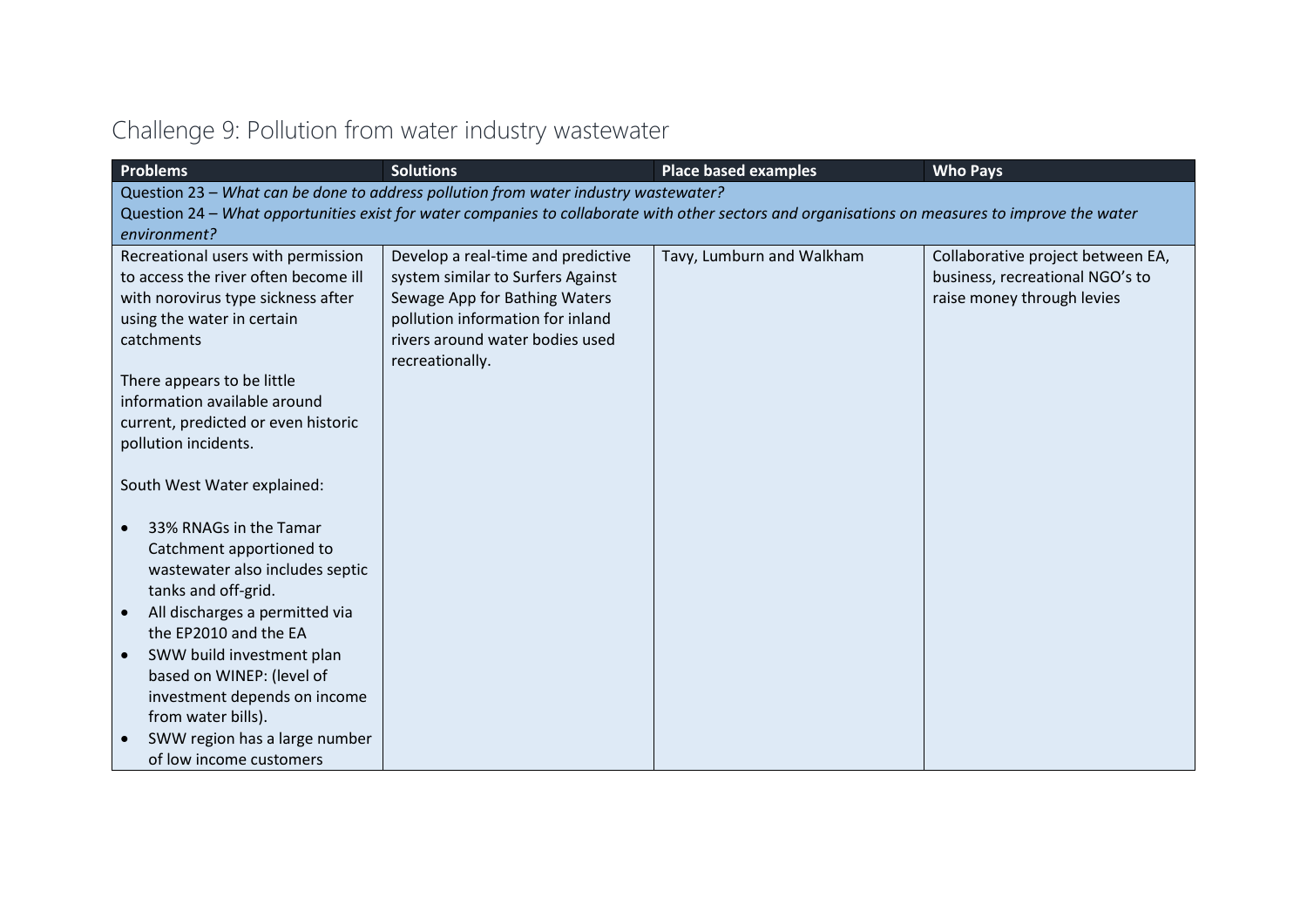| Information on performance<br>against permits available from<br>SWW and EA                                                                                                                                  |                                                                                                                                                                                                                                                                             |                                                                         |                                                                                                                                                                                                          |
|-------------------------------------------------------------------------------------------------------------------------------------------------------------------------------------------------------------|-----------------------------------------------------------------------------------------------------------------------------------------------------------------------------------------------------------------------------------------------------------------------------|-------------------------------------------------------------------------|----------------------------------------------------------------------------------------------------------------------------------------------------------------------------------------------------------|
| Tourism influxes must place a<br>pressure on all wastewater<br>infrastructure. Has existing<br>infrastructure allowed for worst<br>case climate change scenarios when<br>maximum capacity determined?       | Introduce a tourist tax for Devon<br>and Cornwall to contribute to<br>improving and sustaining the<br>environment.                                                                                                                                                          | Portugal charges a 10 Euro tax per<br>visit; Spain also doing the same. | Visitors to the area that do not have<br>a permanent residence in Devon<br>and Cornwall.                                                                                                                 |
| How can we check private systems?<br>How aware are homeowners made<br>aware of their responsibilities under<br>the General Binding Rules? How are<br>these enforced across such a large<br>number of users? | Clearer advice targeting septic<br>tank and private system owners.<br>Obtain records from companies<br>confirming annual de-sludging.<br>Greater enforcement and<br>compliance checks on higher<br>risk water bodies.                                                       |                                                                         | Contribution from permits and<br>fines.<br>Annual discharge fee comparable to<br>standing charge but to the<br>environment as opposed to private<br>water company.<br>Exemptions based on means testing. |
| Are the models for<br>regulating/incentivising the<br>wastewater industry correct?                                                                                                                          | Current regulation is<br>$\bullet$<br>perceived to be acting as an<br>'enabler' as opposed to<br>providing an exemption.<br>Stricter/tighter permitting.<br>$\bullet$<br>Remove any discharges<br>from private systems i.e.<br>pumped out and<br>transported for treatment. |                                                                         |                                                                                                                                                                                                          |
| A lot of wastewater impacts take<br>place on water bodies are classified<br>as good or moderate.                                                                                                            | Do not restrict Water Environment<br>Improvement Fund to failing water<br>bodies; we need to invest to sustain                                                                                                                                                              |                                                                         | Walkham in the Tavy                                                                                                                                                                                      |